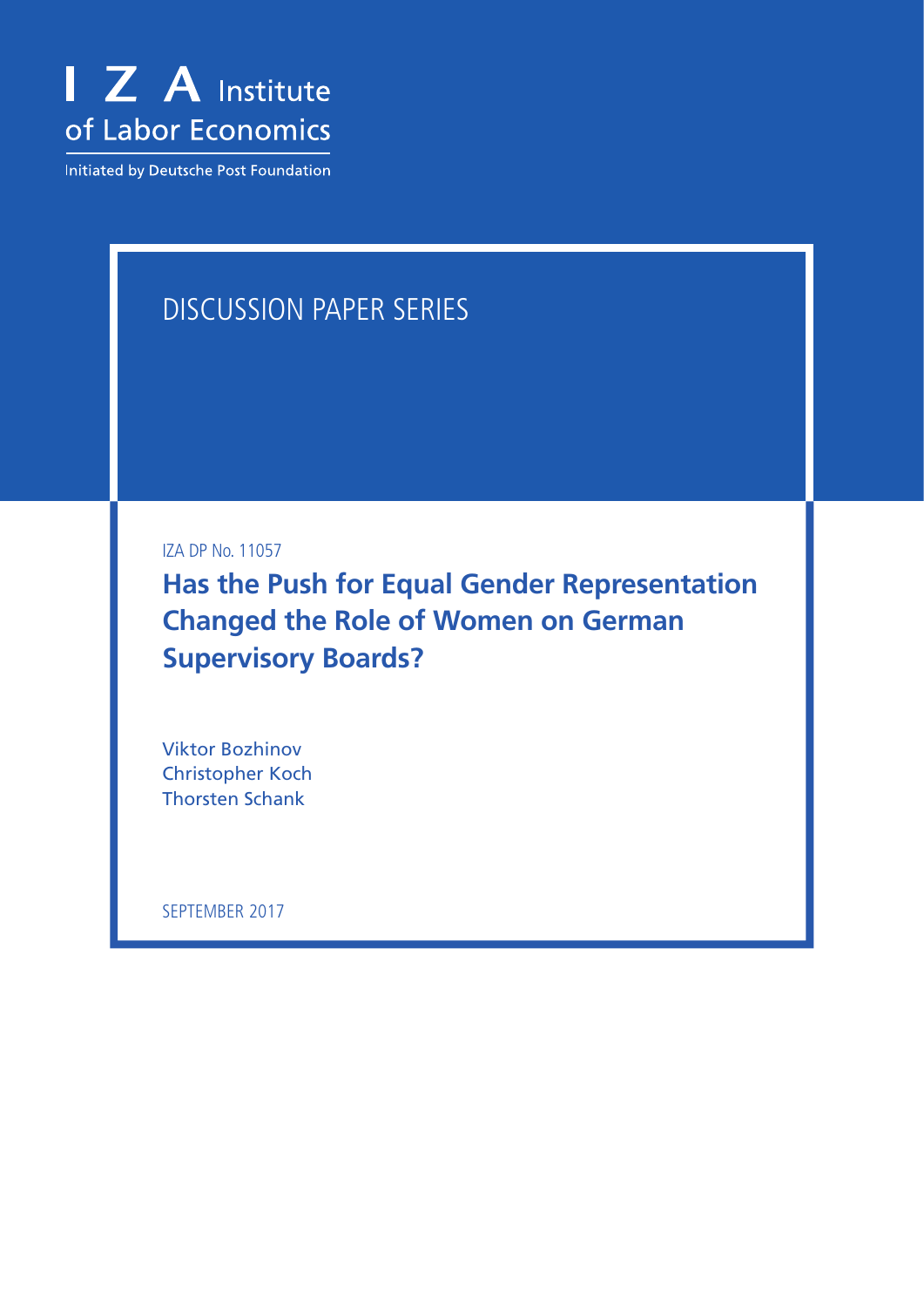

Initiated by Deutsche Post Foundation

# DISCUSSION PAPER SERIES

IZA DP No. 11057

# **Has the Push for Equal Gender Representation Changed the Role of Women on German Supervisory Boards?**

**Viktor Bozhinov** *Johannes Gutenberg University Mainz*

**Christopher Koch** *Johannes Gutenberg University Mainz*

**Thorsten Schank** *Johannes Gutenberg University Mainz and IZA*

SEPTEMBER 2017

Any opinions expressed in this paper are those of the author(s) and not those of IZA. Research published in this series may include views on policy, but IZA takes no institutional policy positions. The IZA research network is committed to the IZA Guiding Principles of Research Integrity.

The IZA Institute of Labor Economics is an independent economic research institute that conducts research in labor economics and offers evidence-based policy advice on labor market issues. Supported by the Deutsche Post Foundation, IZA runs the world's largest network of economists, whose research aims to provide answers to the global labor market challenges of our time. Our key objective is to build bridges between academic research, policymakers and society.

IZA Discussion Papers often represent preliminary work and are circulated to encourage discussion. Citation of such a paper should account for its provisional character. A revised version may be available directly from the author.

| <b>IZA</b> – Institute of Labor Economics          |                                                      |             |  |  |  |
|----------------------------------------------------|------------------------------------------------------|-------------|--|--|--|
| Schaumburg-Lippe-Straße 5-9<br>53113 Bonn, Germany | Phone: +49-228-3894-0<br>Email: publications@iza.org | www.iza.org |  |  |  |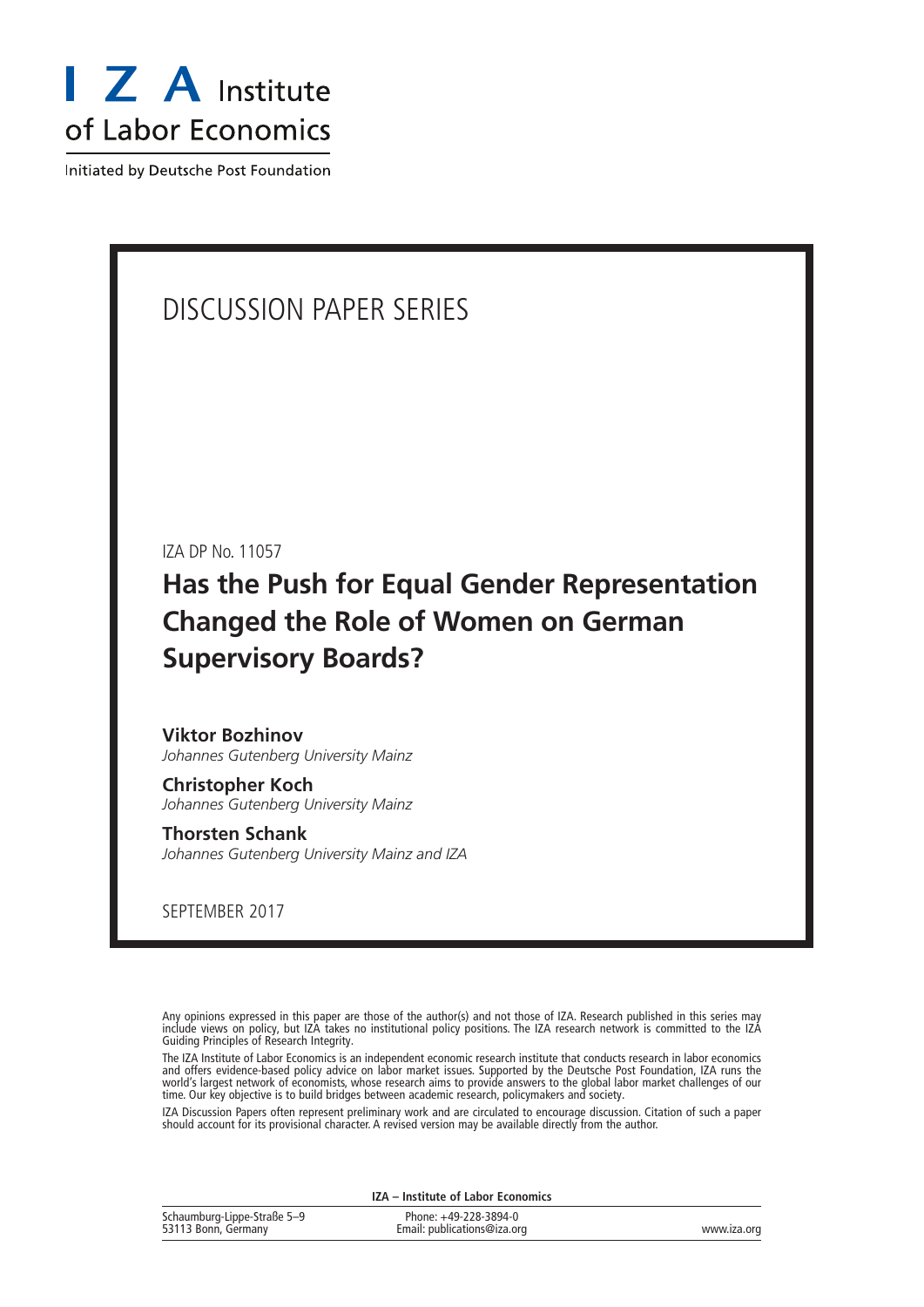# ABSTRACT

# **Has the Push for Equal Gender Representation Changed the Role of Women on German Supervisory Boards?\***

In Germany, an intensive public debate about increasing female participation in leadership positions started in 2009 and proceeded until the beginning of 2015, when the German parliament enacted a board gender quota. In that period, the share of women on supervisory boards for 111 German publicly listed and fully codetermined companies (i.e. those which are affected by the quota law) more than doubled from 10.6 percent in 2009 to 22.6 percent in 2015. In 2016, the first year when the law was effective, the female share increased again by 4.5 percentage points. Using a hand-collected dataset, we investigate whether the rise in female board representation was accompanied by a change in gender differences in board member characteristics and board involvement. We do not find evidence for the "Golden Skirts" phenomenon, i.e., the rise in the female share was not achieved via a few female directors holding multiple board memberships. After controlling for firm heterogeneity, the remuneration of female shareholder (employee) representatives is about 16 (9) percent lower than for males. We interpret this as an overall indication that women are not only underrepresented in German supervisory boards, they are even more underrepresented in important board positions. Indeed, women are less likely to become a chairman and are less often assigned to board committees (except for the nominating committee). Moreover, in 2016 the disadvantage of women (as compared to men) to obtain a committee membership is even larger than in 2009.

| <b>JEL Classification:</b> | G34, G38, J16, J30                               |
|----------------------------|--------------------------------------------------|
| Keywords:                  | gender diversity, women on boards, gender quota, |
|                            | board remuneration, committee membership         |

**Corresponding author:** Thorsten Schank Johannes Gutenberg-Universität Mainz Jakob-Welder-Weg 4/9 55128 Mainz Germany E-mail: schank@uni-mainz.de

<sup>\*</sup> We would like to thank Laura Bilavski, Manuel Denzer, Christoph Eschenfelder, Christina Hentrich, Vera Steitz, and Jan Welsch for collecting the data.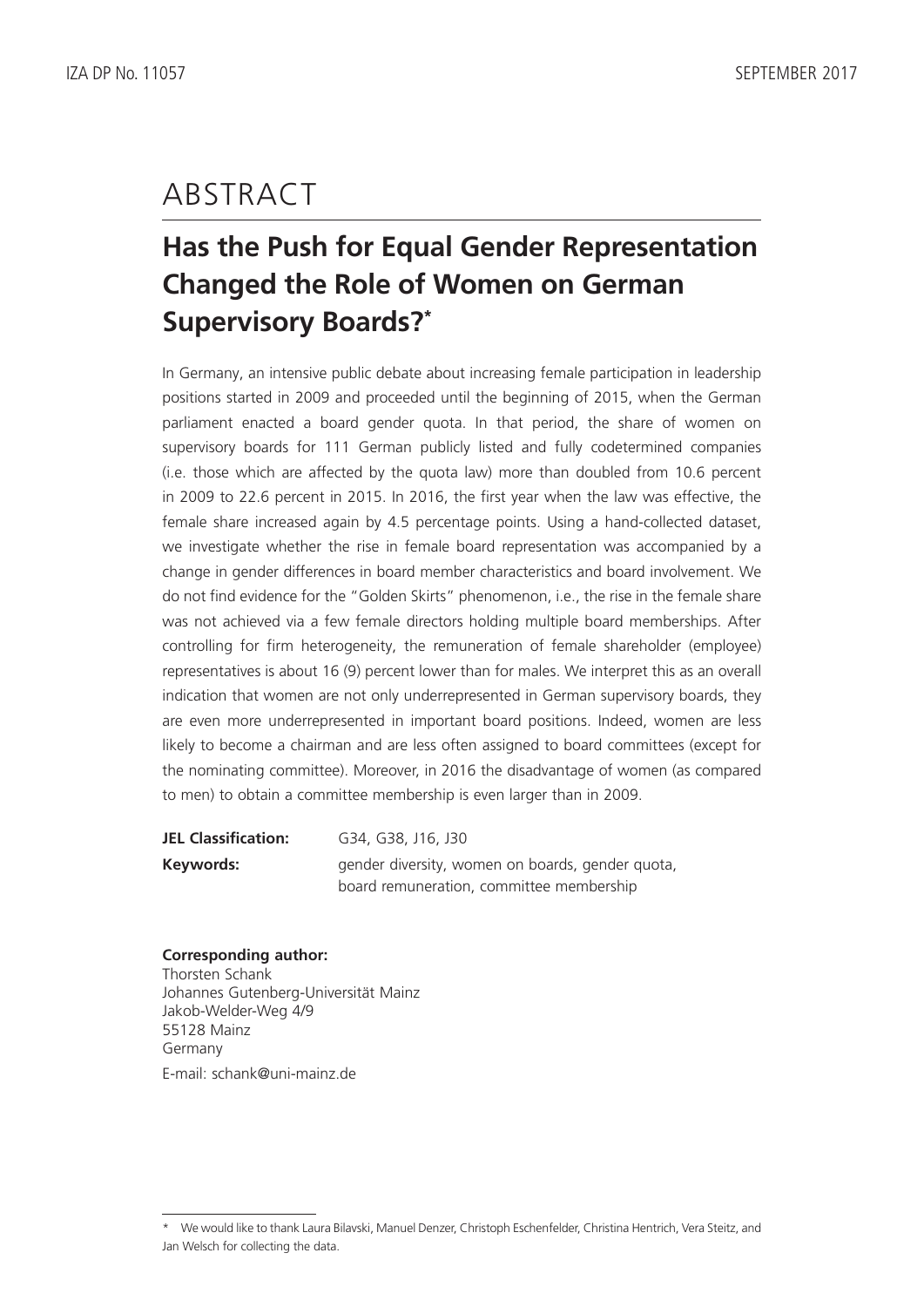### **1 Introduction**

In Germany, the share of women on supervisory boards has been very low for many years. In 2005, only about 10 percent of directors at the 30 largest German companies listed at the stock exchange (DAX30) were women. At the same time, the labor market participation rate of women was only slightly lower than for men (66.9 percent vs. 71.4 percent; OECD 2017). Hence, whereas the female labor market participation has reached a high level, a significant gender gap in top management has persisted. This phenomenon, which in the literature is often referred to as *glass ceiling*, was the main motivation for calls of legislated gender quotas for the directors and top managers of large corporations in several countries, among which was also Germany (European Commission 2016).

An intensive public debate started in Germany in the year 2009 and proceeded until the beginning of 2015, when a board gender quota for publicly quoted and fully codetermined companies was passed.<sup>1</sup> According to the new law, companies have to fulfill a gender quota of 30 percent on the supervisory board from 2016 onward. The quota requires that newly elected board members must belong to the underrepresented gender until the quota is met, otherwise the respective seats must remain vacant (BMFSFJ 2016). Hence, the new law will change the gender composition of the boards of the affected companies.

Figure 1 shows the development between 2005 and 2016 of the female share on supervisory boards from 111 (publicly quoted and fully codetermined) companies that have been - according to the Women-on-Board Index 100 (FidAr 2017) - affected by the law at some point in time after the gender quota passed the parliament in March 2015. Two trends are readily apparent: (a) the share of seats held by women did not change much between 2005 and 2010, and (b) there has been a significant and continuous increase from 2010 onwards. The overall share of women more than doubled from 10.6 percent in 2010 to 22.6 percent in 2015. This increase suggests that firms started to react to the public discussion and in anticipation of the upcoming legislation by changing the gender composition of their boards. In 2016, the first year when the law was in force, the female share increased again by 4.5

See Bozhinov (2017) on how the discussion on the gender quota evolved between 2009 and 2015.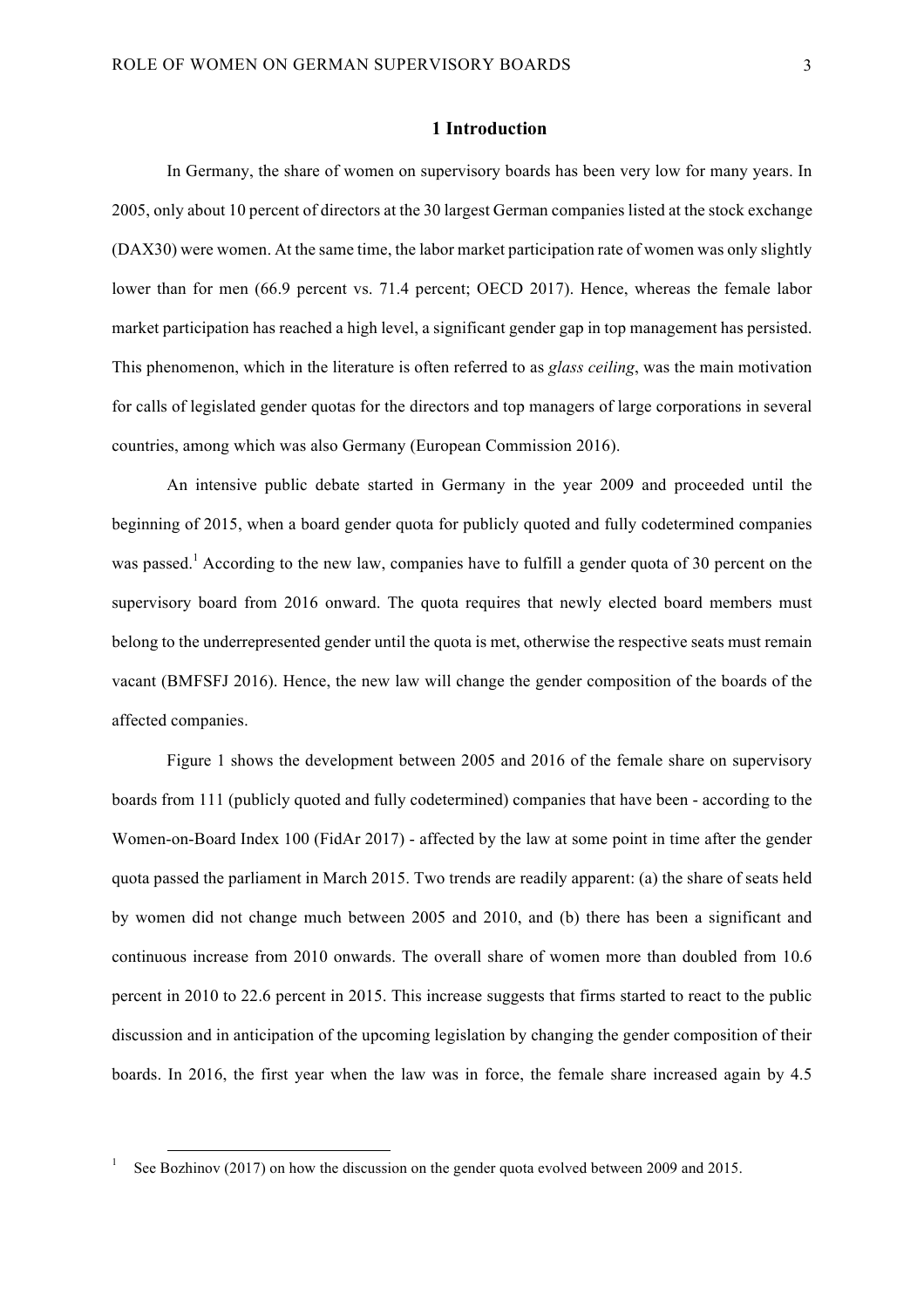percentage points.2 These general trends hold for both shareholder and employee representatives. While the female share is consistently lower for shareholder representatives compared to employee representatives, the gap reduced from 13.1 percentage points in 2005 to 2.1 percentage points in 2016. To put it differently, the increase in the number of women on supervisory boards was more pronounced for shareholder representatives.

# INSERT FIGURE 1 ABOUT HERE

In this study, we analyze how differences in characteristics and involvement in the work of the board between male and female supervisory board directors changed throughout time, separately for employee and shareholder representatives. The analysis is based on a rich hand-collected panel data set containing information on the supervisory directors of the 111 German publicly listed companies affected by the law for the years 2009 (i.e. the year in the period before the increase in the share of female board members started) until 2016.

We carry out our empirical investigations in three steps, each of which separately for shareholder and for employee representatives. First, we assess whether differences in characteristics between male and female board members have changed over time. Second, we analyze whether supervisory board remuneration differs between men and women, and how any gap has evolved over time. By regulation, remuneration for supervisory board members may only be based on their responsibilities and the financial position of the firm. Accordingly, it may not differ by sociodemographic attributes, such as gender. Hence, any differences in remuneration within companies indicate different responsibilities of men and women on the board, i.e., having the position of a chairman or being a committee member. Third, we therefore analyze the assignment to board committees. Thereby, we also examine separately the membership in six important committees established on most supervisory boards of large corporations: presidential, audit, nominating, compensation, strategy, and mediation committee.

 <sup>2</sup> Note that in 2016 firms can still have a female share on the supervisory board below 30 percent because the law is only binding for newly elected board members.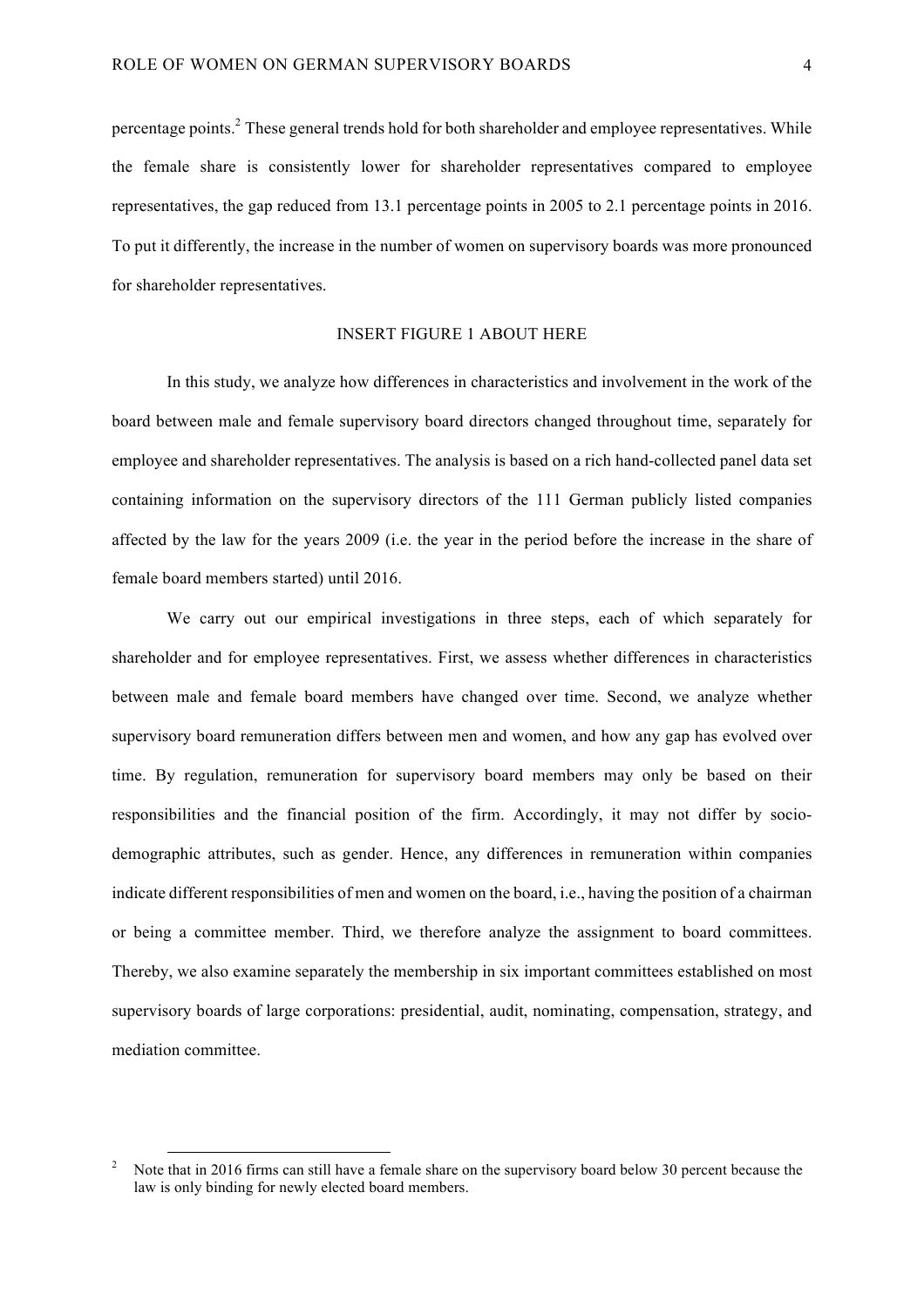The remainder of the paper is organized as follows. Section 2 summarizes the relevant literature on the evidence of the role of women on German supervisory boards. Section 3 analyzes whether male and female board members differ with respect to selected characteristics, and how these characteristics changed throughout the considered period. In Section 4, the results from remuneration regressions are discussed. Section 5 contains the analysis of the determinants of committee membership. Section 6 concludes.

### **2 Related Literature**

Our study investigates how men and women serving on German supervisory boards differ in terms of their characteristics, in their involvement in board activities, and in their remuneration. In particular, we examine how these differences evolved since 2009. While Germany as our country of interest has not been a major field for prior research, a considerable body of international literature on this topic has emerged. In what follows, we briefly summarize the main findings on gender differences in board characteristics, task assignments, and board remuneration.

The international body of research on differences in board member characteristics between men and women focuses mainly on the US. In a study of the US setting in the 1990s, Hillman et al. (2002) observe that female directors are more likely to have a non-business background but hold more often a doctoral degree than male directors. In a more recent study for the US, Field et al. (2016) show that this observation is still valid today as female directors have stronger qualifications based on educational degrees and relevant experiences. Kim and Starks (2016) add that women bring in more unique skills than men, thereby helping boards to diversify their skillset. International studies outside the US support the view that female directors hold more advanced degrees than male directors but are less likely to have business experience as a CEO (e.g., Singh et al. 2008 for the UK, Ahern and Dittmar 2012 for Norway). Only one prior study examines whether male and female members of supervisory boards in Germany differ in their characteristics. This study investigates the cross-section of supervisory board members acting as shareholder representatives as of 2013 (Fehre and Spiegelhalder 2017). The authors find that female supervisory board members are less likely to have a Ph.D. and are more likely to have studied business than their male colleagues. Further, it documents a lower general experience, a lower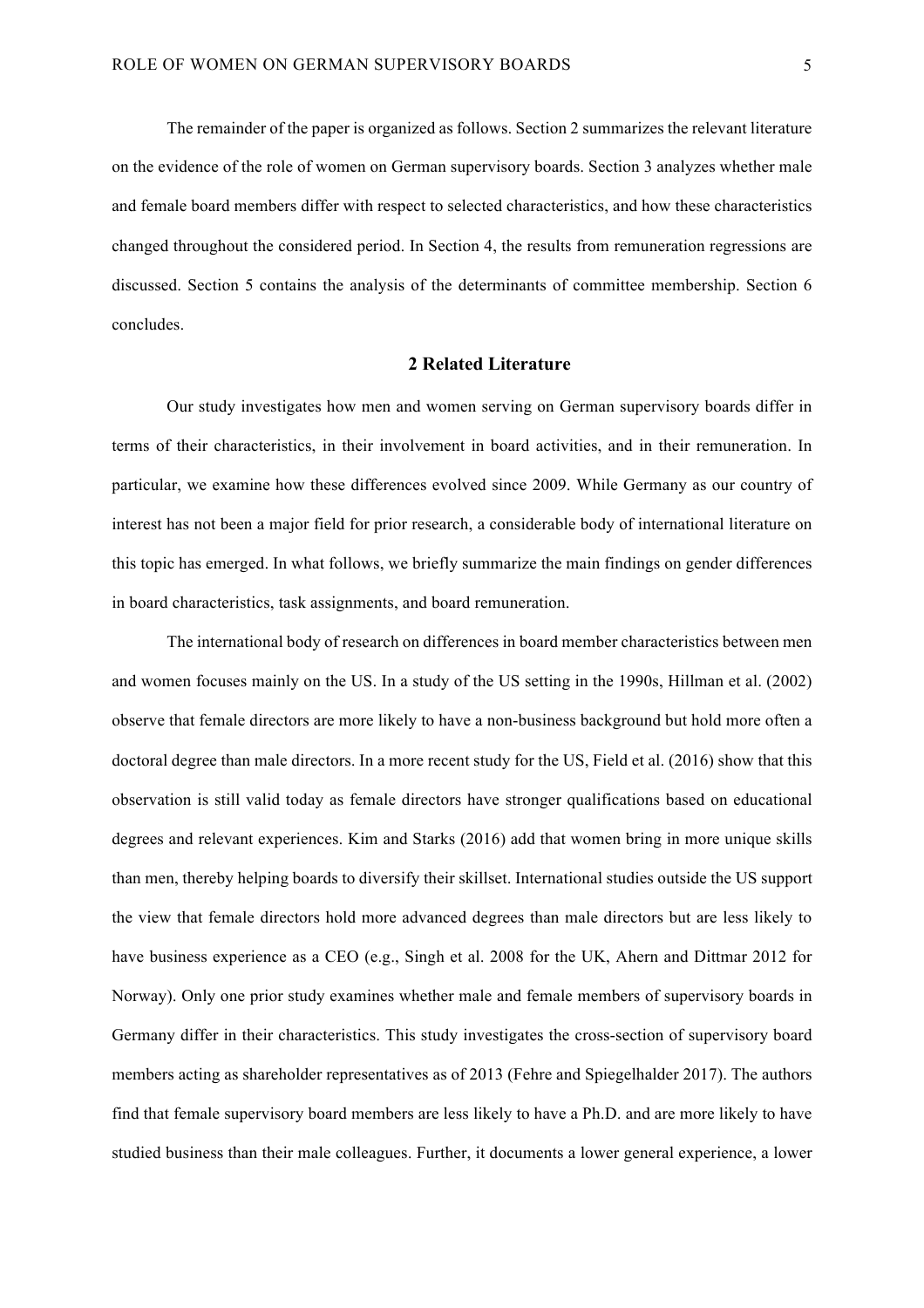number of other supervisory board positions, and a lower number of children for female compared to male directors.

In addition, a small set of studies investigate board member characteristics but do not test for gender differences. In one of the most comprehensive studies, Arnegger et al. (2010) collect detailed socio-demographic characteristics of supervisory board members of German firms in 2005. Applying a categorization developed in the US based on the resource dependence theory (e.g., Hillman et al. 2000), they group board members based on their background into insiders, business experts, support specialists, and community influentials. They find that larger firms (DAX30) tend to have more community influentials but less support specialists on the board compared to smaller firms (MDAX, SDAX, TecDAX). Our study goes beyond previous research by investigating changes over time for both shareholder and employee representatives.

Very few studies investigate whether female and male directors have different responsibilities on the board. For the US, Adams and Ferreira (2009) find that women serve on more board committees. In particular, they are more likely to be on the standing audit, nominating, or corporate governance committee. The only exception where women are underrepresented is the compensation committee. Field et al. (2016) observe the same pattern using more recent US data. However, they also establish that women are less likely to chair a committee. For German supervisory boards, Arnegger and Hofmann (2014) do not observe significant effects regarding the underrepresentation of women in the role of chairman or committee member after controlling for director's background. However, their study uses cross-section data from 2005, a year where the proportion of female directors on the board was still very low.

In international research, only a few studies have addressed the question whether a gender remuneration gap exists at the board level. Board compensation consists usually of a fixed payment with additional compensation for serving on committees, and for chairing committees or the board. While the compensation structure is usually the same for all board members for a company, differences in remuneration within firms can emerge when directors differ in their involvement in board committees. For the US, Field et al. (2016) report that female directors receive a lower remuneration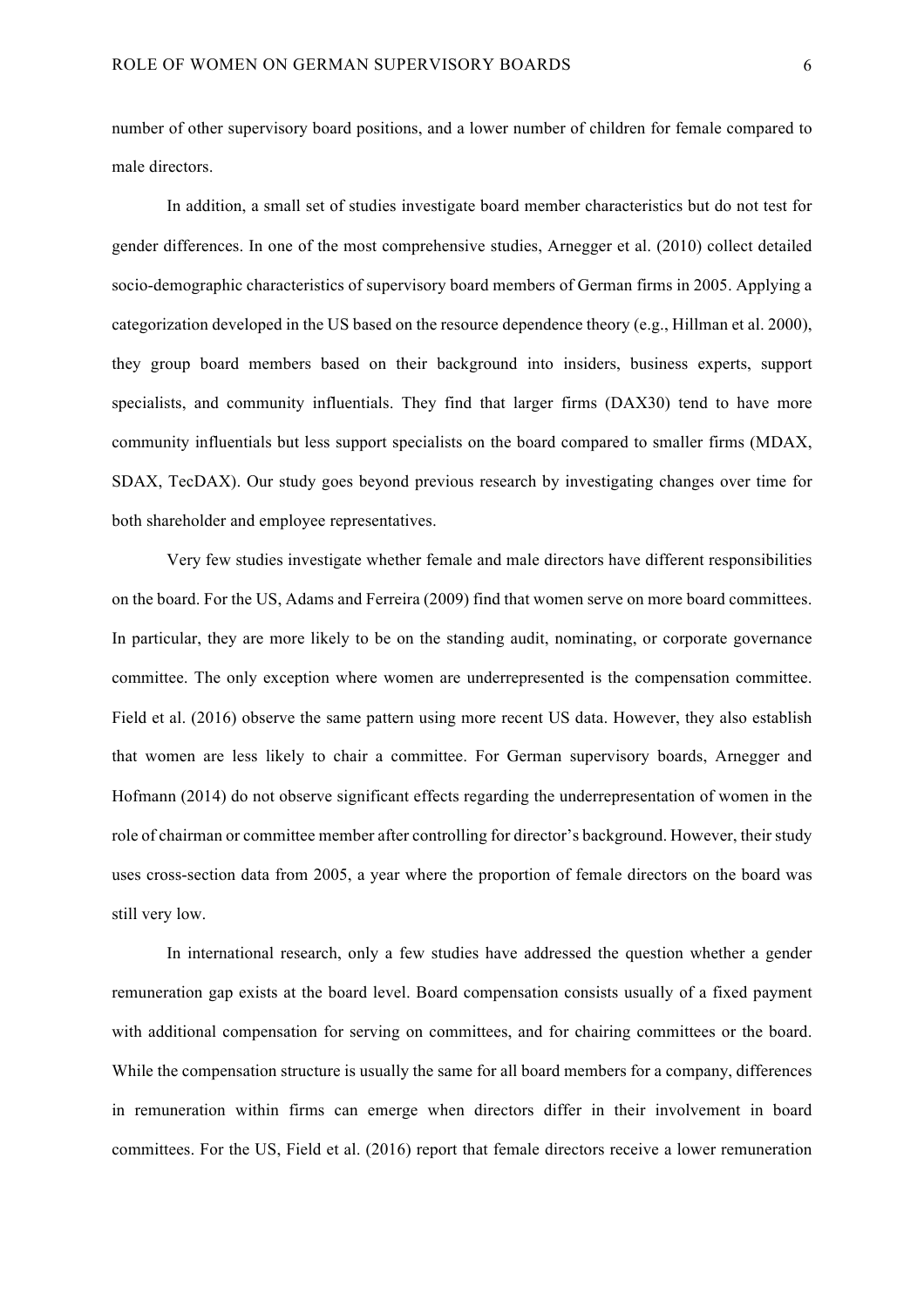than male directors, largely because they serve less often as the chairman, because they chair less often committees, and because they are underrepresented in the compensation committee. A further study from the US investigating the effects of director's qualification on remuneration confirms that female directors receive a slightly lower compensation than male directors (Fedaseyeu et al. 2017). International studies outside the US also establish the result, that female directors are paid less than their male colleagues (e.g., Goh and Gupta 2016 for the UK). For Germany, Arnegger and Hofmann (2014) investigate how the background of directors affect remuneration in 2005. They also include a gender dummy in their regression model and find a negative effect for female directors on compensation. However, the effect is only significant in some of their model specifications. To our best knowledge, further studies on gender differences for board compensation in Germany are missing.

### **3 Gender gaps in board member characteristics over time**

Figure 1 shows that female representation in the supervisory boards of the German companies affected by the gender quota has been steadily increasing since 2010. A likely explanation for this pattern is that companies anticipated the change in the law or reacted to increased public pressure for higher representation of women on corporate boards. The increase in women on the board raises the question whether it was accompanied by a change in the typical characteristics of female board member and in the role of women on the supervisory boards. In other words, are those women who are added to the boards different in characteristics and responsibilities compared to the incumbent women and to those who have exited the boards? Therefore, in this section, we analyze for the same set of firms whether gender differences in board member characteristics have changed between 2009 and 2016, before turning to board remuneration and board committee memberships in the following sections.

Table 1 compares the characteristics of male and female directors for German firms affected by the gender quote separately for shareholder and employee representatives over time. The first row reports the number of a director's current mandates in supervisory boards within the companies of our sample, which measures how board members are connected to other companies affected by the gender quota law. For shareholder representatives, this figure was almost 1.5 in 2009, both for men and for women. Until 2016, the respective number has fallen to 1.4 for men and 1.2 for women. The latter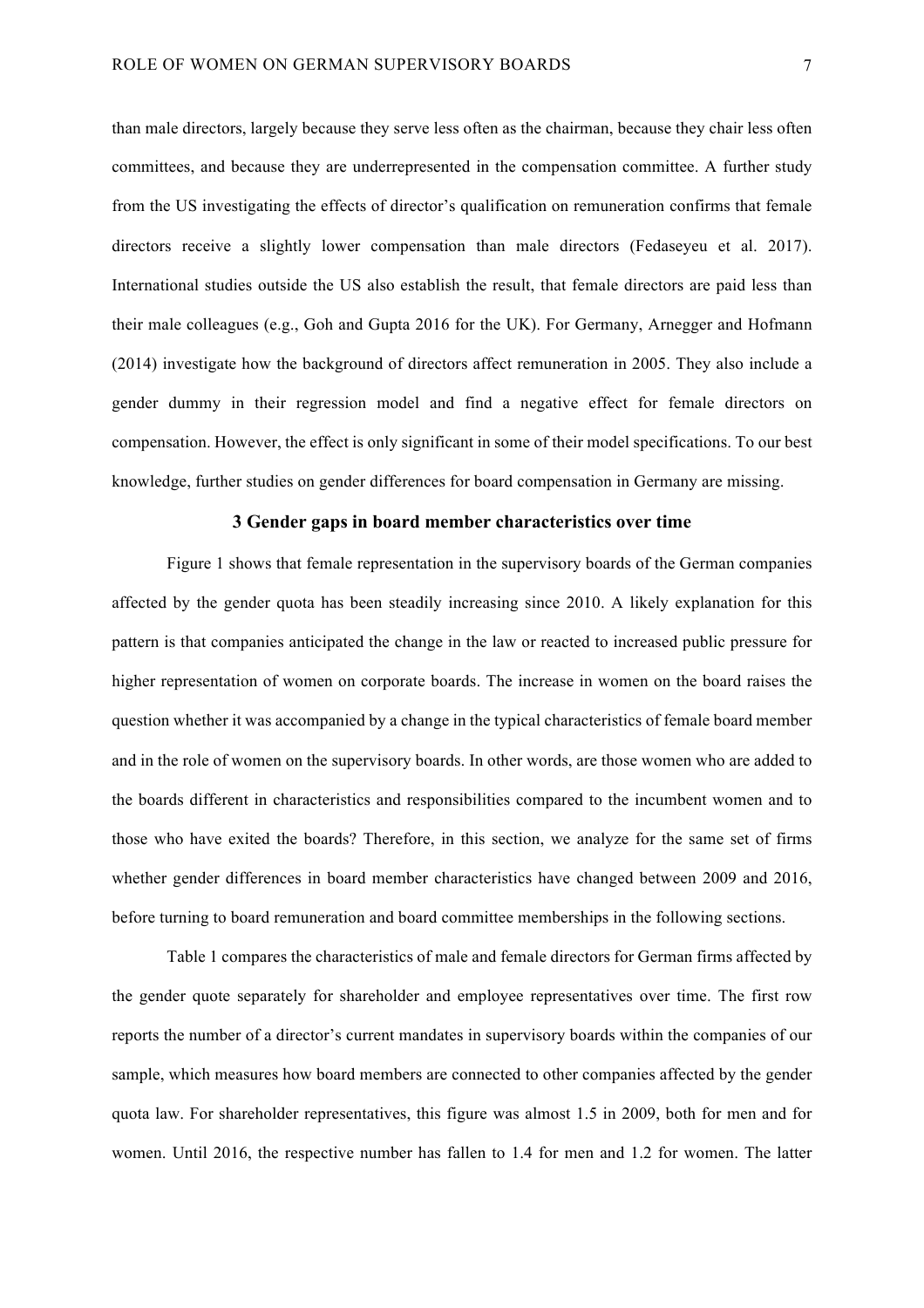number is clearly not consistent with the conjecture that the increase in female representation has been achieved (to some extent) by the same women cumulating multiple board memberships.<sup>3</sup> This is in contrast to the finding that the quota in Norway was mainly met by taking on women already serving on other boards (Seierstad and Opsahl, 2011). For employee representatives, the number of mandates is around 1.1 and has increased only slightly over time.

The chairman of the supervisory board is selected by the shareholder representatives. On average, about one out of seven shareholder representatives on the board serves as chairman. In 2009, the probability to be a chairman was 14 percent for male directors and 7 percent for female directors acting as shareholder representatives. This gap has widened considerably. These probabilities changed to 18 percent for male directors and 2 percent for female directors.

A similar trend is visible for committee memberships. In 2009, the proportion was the same for male and female employee representatives (59 percent vs. 60 percent) and very similar between male and female shareholder representatives (69 percent vs. 63 percent). However, in the following years a significant gap emerged. In 2016, female employee (shareholder) representatives were 17 (25) percentage points less likely to sit on a committee than their male counterparts. We can also see that this gap already existed in 2012, and then significantly increased between 2015 and 2016.

One explanation for the lower involvement of women on boards as chairmen or committee member might be due to the characteristics of the newly appointed women. The regression analysis in section 5 will shed some light on this. Looking at age (as a measure of experience), we find that the gender gap has been more or less constant over time. In 2016, women were on average 8 years younger than men if they are shareholder representatives, while for employee representatives the gap was 2.5 years. With respect to tenure on the current board, however, a striking difference has emerged since 2009, when tenure was literally the same for female and male shareholder representatives and only half a year lower for female than for male employee representatives. In 2016, female shareholder (employee)

 <sup>3</sup> This finding were confirmed by a variable retrieved from the BoardEX Database, which provides information on the number of mandates on current quoted boards (irrespective of whether supervisory or managing boards, or whether within or outside the sample). By definition, the figures from BoardEX are larger, but again, they are falling through time, and more so for women. Due to missing values, we do not include the BoardEX variable into the further analysis.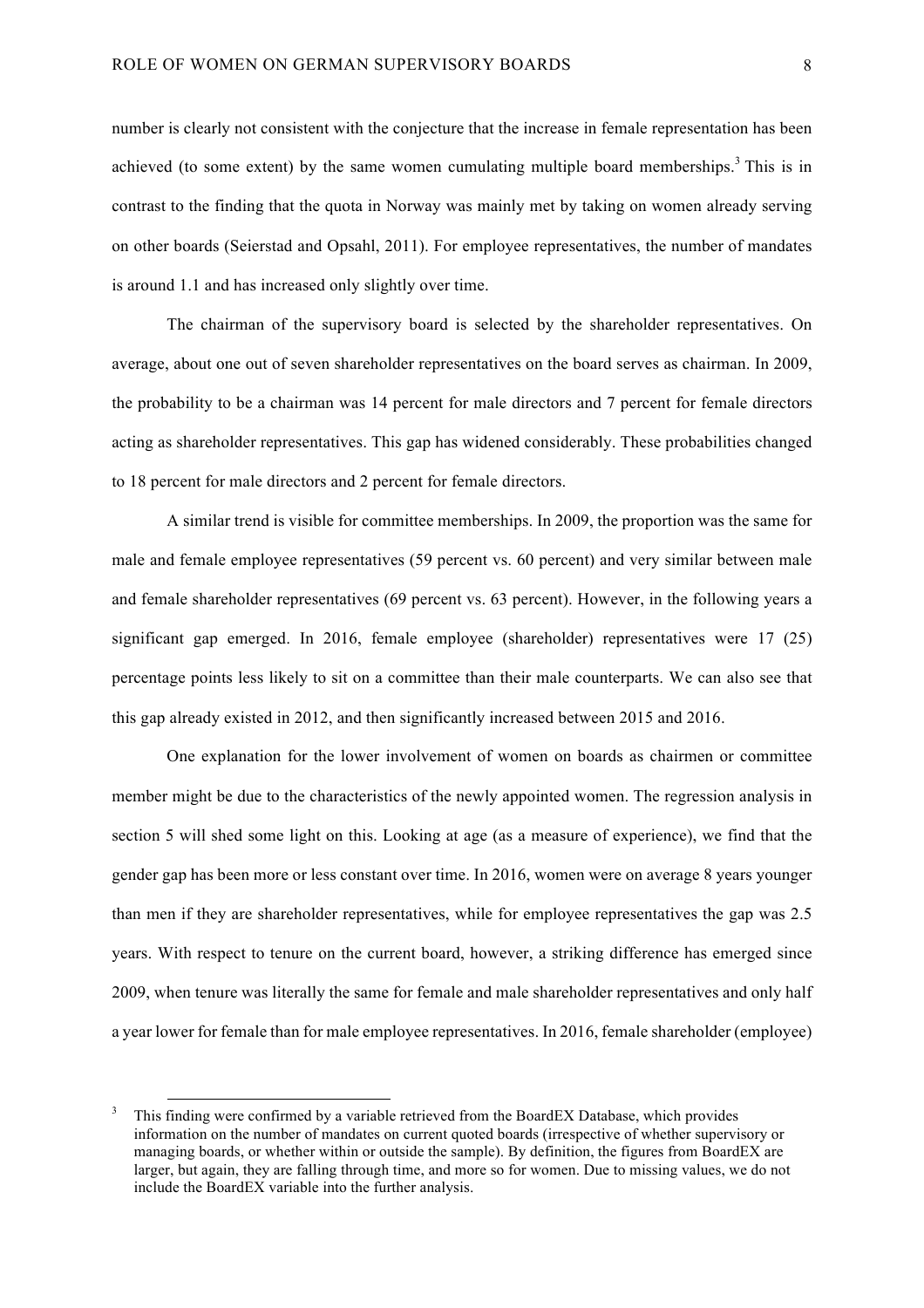representatives served three (two) years less on the current board than their male counterparts. This is not surprising given that a significant number of women were added to the boards since 2009.

Finally, we observe that board members are much more likely to hold a doctoral degree if they are shareholder members. Within the shareholder representatives, men are more likely to hold a doctoral degree than women. Interestingly, the share of board members holding a doctoral degree tends to decrease over the years for male as well as for female shareholder directors. However, the gender gap has been rising slightly from 13 percentage points in 2009 to 16 percentage points in 2016.

#### INSERT TABLE 1 ABOUT HERE

#### **4 Remuneration as a composite index of the role of men and women in supervisory**

#### **boards**

In this section, we explore the determinants of the (logarithm of the) annual remuneration of supervisory board directors. <sup>4</sup> Summary statistics of our regression sample are reported in Table A1. We start with the shareholder representatives (Table 2). According to the first specification in Table 2 (controlling only for year effects and broad sectoral categories), annual remuneration for men is as much as 36 percent larger than that of women.<sup>5</sup>

However, remuneration of supervisory boards is regulated by German law (Section 113 German Stock Corporation Act (AktG)). Any differences in the remuneration within a company are mainly due to the role of board members. <sup>6</sup> Accordingly, we find that remuneration rises by 48 percent if a person is a member of a committee. Furthermore, it more than doubles for chairmen (Table 2, specification 2). It is also evident that total assets have a strong impact on remuneration (with an elasticity of 0.43). In addition, return on assets are positively related to remuneration, but the effect is very small. The negative coefficient on board size seems to be surprising at first sight, but is due to including total assets as a control variable. Hence, the negative sign may reflect that the more directors serve on the board,

If the fiscal year is not equal to the calendar year, the yearly remuneration was computed by the weighted average of two adjacent fiscal years.<br>Since the dependent variable measures the log of annual remuneration, the effect of a variable on the

percentage change of actual remuneration is obtained by exp(β)-1, where β is the parameter of the respective variable.<br>Differences may also arise if the remuneration includes a fee for attendance, but attendance fees make up

only a small amount of total remuneration (DSW 2016).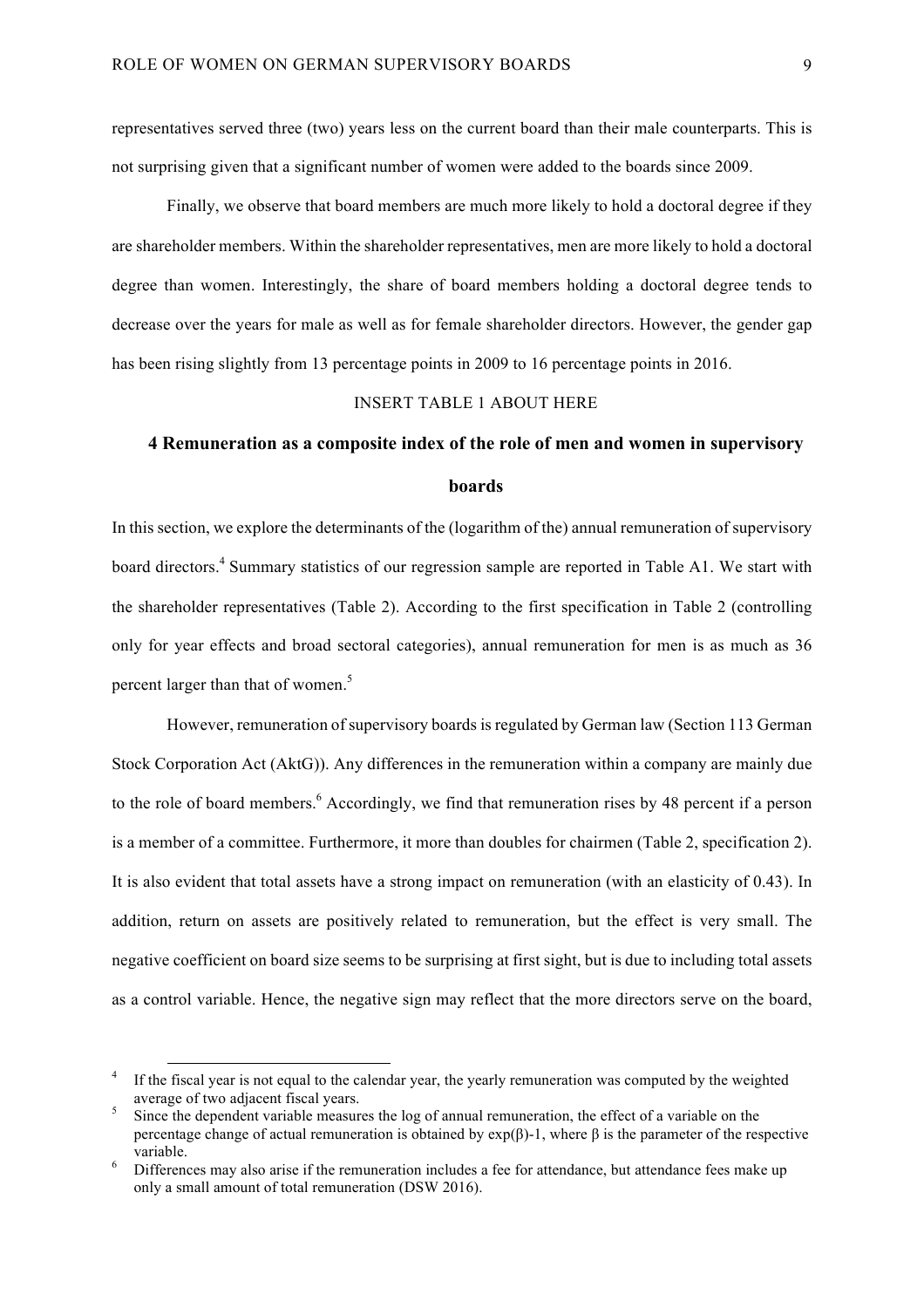the less likely it is that a board member takes a position which is additionally compensated (and which are not already controlled for in the regression) like the chairman of a committee or the vice-chairman of the board. Including these variables, the female remuneration gap reduces, but male remunerations is 20 percent higher.

Controlling for unobserved firm heterogeneity (specification 3) affects most coefficient estimates only slightly and all results remain qualitatively the same. The female remuneration gap reduces only moderately to 16 percent. In specification (4) we additionally include six different types of committees. It turns out that remuneration is much larger in the audit committee, while the additional compensation is lower and at a similar level for the other committees. <sup>7</sup> The coefficient on female reduces (in absolute value) indicating that female directors are less likely to sit on the audit committee (and are less likely to be assigned to multiple committees). However, even after controlling for different committees, chairmanship and differences between companies, surprisingly there is still a gender remuneration gap of 12 percent.

Since it is not allowed to remunerate differently by gender, male and female supervisory board members must differ in any other functions related to pay, which are not yet controlled for in the regressions. These functions are those of the chair and vice-chair of committees, and the vice-chairman of the supervisory board. Hence, our interpretation of the result is that women are also underrepresented in these positions. To summarize, women are not only underrepresented in German supervisory boards, but are even more underrepresented in important board positions (chairmanship, committee member, chair or vice-chair of committees). <sup>8</sup>

It is interesting to know whether the rising share of women between 2010 and 2016 came along with a similar advancement into committees within the supervisory board (column 5). It turns out that the gender gap has been sharply rising from 19.5 percent in 2009 to 58 percent in 2012. While the gap

Note that the coefficient on committee membership in specification (3) is larger than all individual coefficients of particular committees in specification (4). This implies that many board members have positions in multiple committees.

We have not included age, tenure or doctoral degree in the remuneration regressions since these characteristics should not influence remuneration directly but only indirectly through different responsibilities. Hence, we include these characteristics later on in the regression models on committee membership.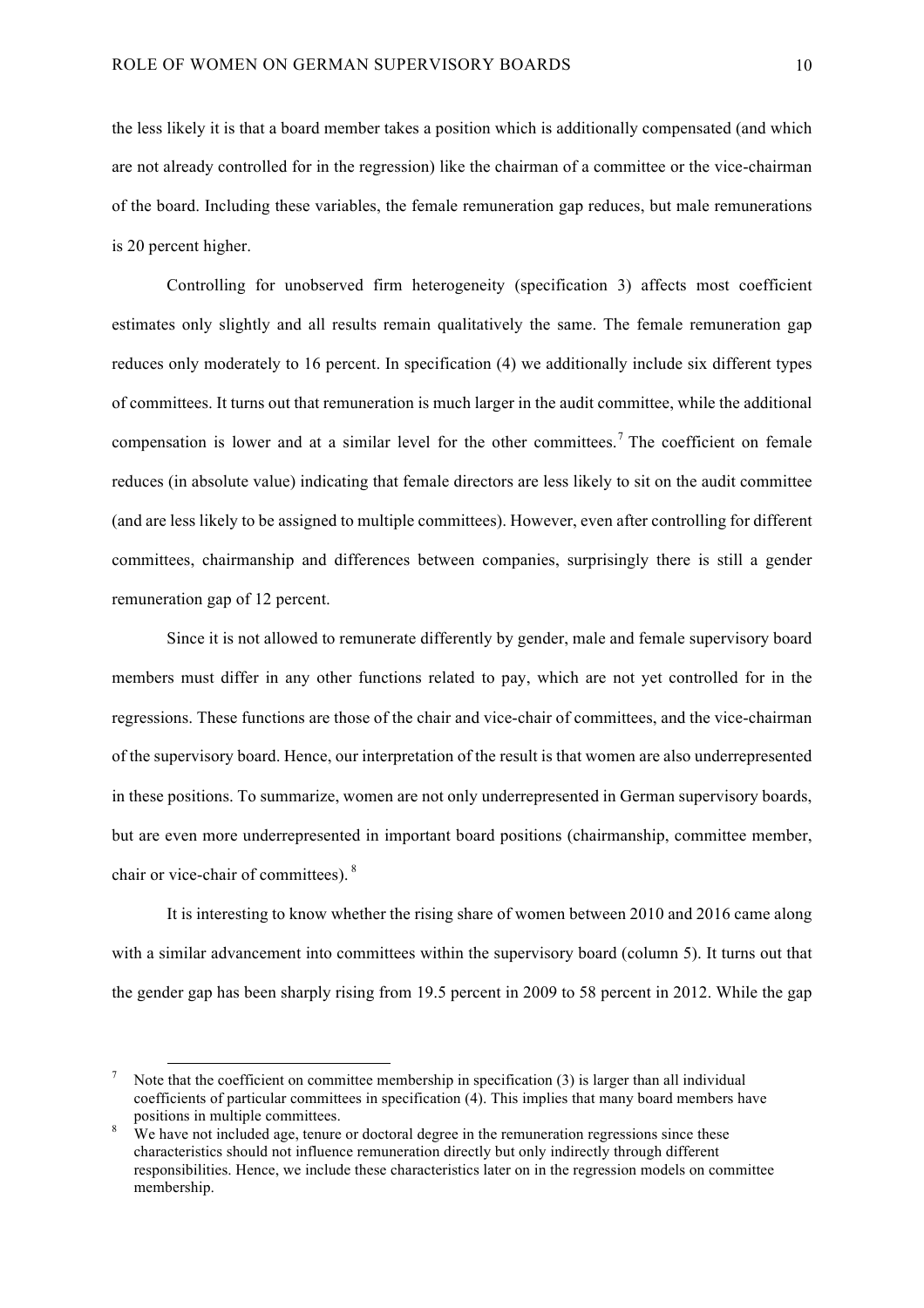was reduced to 38 percent until 2016, this is still considerably larger than in 2009. Therefore, the rising share of women was achieved at the cost of having relatively less women serving on board committees.

#### INSERT TABLE 2 ABOUT HERE

The analogous remuneration regressions for employee representatives are reported in Table 3. In these regressions, we control additionally for being an external employee representative (i.e trade union representative). This coefficient is positive and significant in specification (4) implying that a person is more likely to chair a committee (or to be the vice-chairman of the board) if she or he is an external representative. By and large, we find very similar patterns as for shareholder representatives, but on a smaller scale. In particular, the gender remuneration gap increased only from 13.3 percent in 2009 to 17.8 percent in 2016.

#### INSERT TABLE 3 ABOUT HERE

#### **5 Committee representation of men and women in supervisory boards**

The remuneration gender gap discussed above provides an overall measure of the function of women in supervisory boards (committee memberships, chairman or vice-chairman of the whole board, chairman or vice-chairman of the committees). In this section, we investigate the representation of women in committees in detail. Table 4 reports the results of linear probability regressions with the dependent variable equal to one if the person is a member of (at least) one committee within the firm (and zero otherwise). We start again by discussing the parameter estimates for shareholder representatives.

According to specification (1) in Table 4, among shareholder representatives being female reduces the chance of being a committee member *ceteris paribus* by 12.1 percentage points. The difference cannot be explained by a lower tenure of women on the current board, because this is controlled for. Indeed, each additional year of tenure increases the probability of committee membership by 1.2 percentage points. Not surprisingly, being a chairman has a large positive impact on committee membership. The effect of having an academic title, however, is literally zero. Being member of a larger board reduces the chance of being a committee member which indicates that the number of committees (respectively committee size) is not proportionally increasing with board size.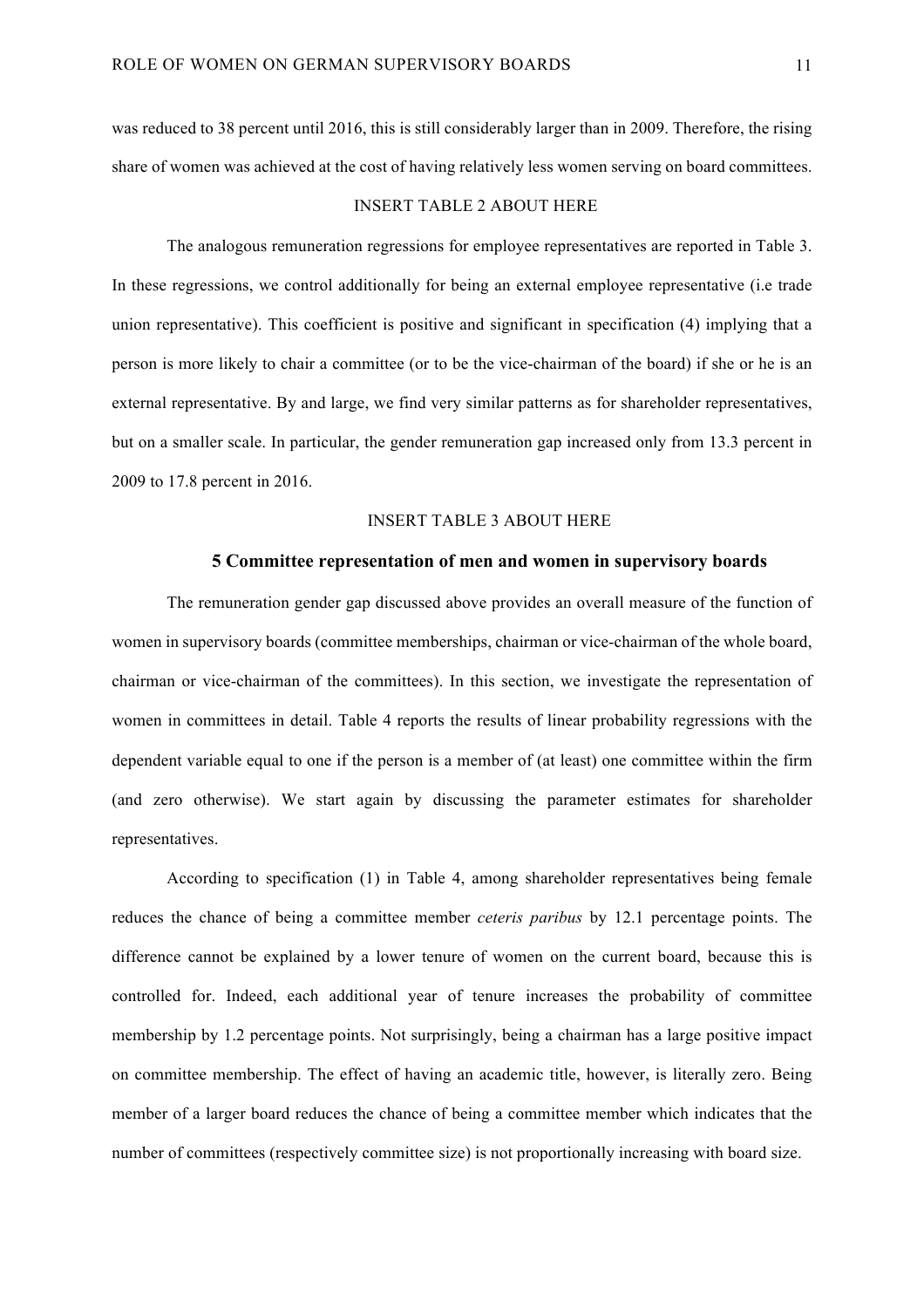Interestingly, being simultaneously on a supervisory board of another company (within our sample) increases the probability to be a committee member by 5.4 percentage points. This may indicate the importance of network effects. Alternatively, the variable may pick up unobserved heterogeneity of the board members. Those who are more qualified (formal or informal) may be more likely to be a member of more than one supervisory board, while also be more likely to take up more important roles in each board they are serving on.

#### INSERT TABLE 4 ABOUT HERE

In specification (2) it is additionally controlled for age categories. This reduces the sample size by four percent in the shareholder specification and by about one third in the employee specification. The relationship between committee membership and age follows an inverse U-shape with those between 40 and 50 being the most likely to be a committee member. Controlling for age even increases the gender gap in committee membership.<sup>9</sup> Hence, we can conclude that a younger age is not the reason that female directors are less often committee members.<sup>10</sup> In specification  $(3)$  we include also firm dummies. It turns out that between (1) and (3) the results are remarkably robust.

We turn now to the equivalent specifications for employee representatives. On average, women are ceteris paribus again less likely to be a member of a committee, but the differentials are only about half of the size than those in the shareholder specifications. Apparently, the involvement of external representatives in committees is significantly lower. While the qualitative effects with respect to the remaining variables are the same as for shareholder representatives, the effects of tenure and the number of mandates are (almost) about double in size for the employee specification.

We have seen above that women are less likely to become committee members, in particular for shareholder representatives. Next, we investigate whether this result is robust for various subgroups. First, we distinguish between the six different committees (Figure 2): The presidential committee is in charge for the organization of the supervisory board meetings and the coordination of board work. The

Taking the standard errors into account, the age variables are not significant at the 5 % level. Strictly speaking, however, one may ignore any confidence bands since we are analyzing the full population of firms affected by the gender quota.<br><sup>10</sup> This interpretation does not change after re-estimating specification (1) with the restricted sample of (2).

Results are available upon request.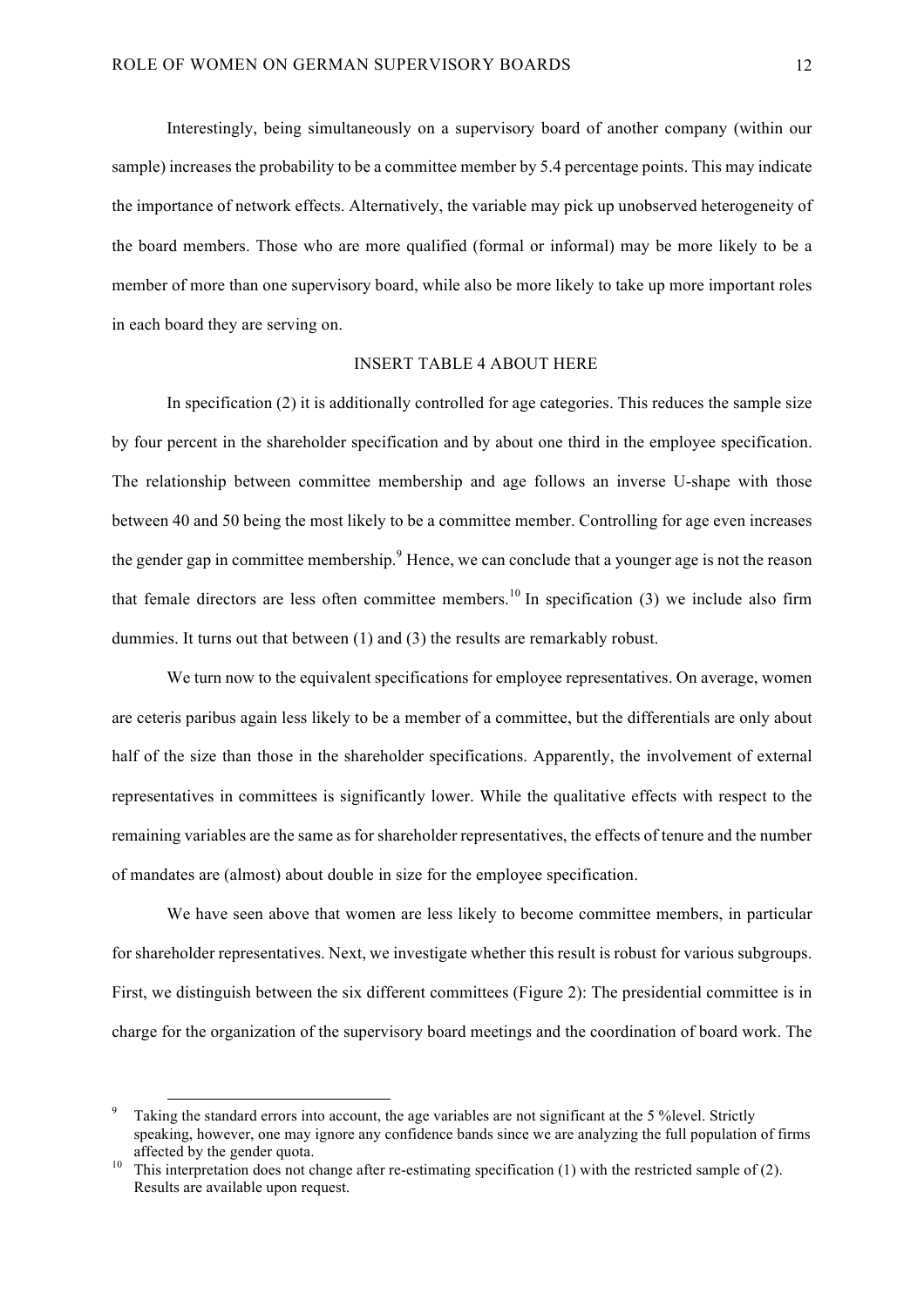audit committee has the responsibility to supervise the accounting process, the internal control system, risk management, internal auditing and external auditing (see section 107 Paragraph 3 German Stock Corporation Act). The nominating committee has the task of identifying suitable successors for shareholder representatives at the supervisory board if there is a vacant seat on the shareholder elected side of the board. The main responsibility of the compensation committee is setting executive compensation. The strategic committee prepares the ratification of important strategic decisions. The mediation committee has to be established by law for all publicly listed companies subject to the German Co-Determination Act (Sect 27 Para 3 German Co-Determination Act). Its function is the mediation of conflicts between shareholder and employee representatives on the supervisory board.

The top entry of Figure 2 resembles the coefficient estimate and the corresponding confidence interval from specification (3) in Table 4, while for the entries below the dependent variable has been replaced by the respective committee. The pattern between shareholder and employee representatives is strikingly similar. Both gender types are represented almost proportionally in the nominating committee. Against the background of the gender quota legislation, this does not seem surprising since women have probably their own networks and widen the variety of potential candidates. Women are underrepresented in all other committees. Consistent with the average effects, the gender gap is always larger for the shareholder representatives. In fact, the difference between men and women on the employee side is close to zero for the mediation committee. For both groups, the gender gap is largest for the audit committee. The bottom entry shows that even ceteris paribus the probability to become a chairman is about 7 percentage points lower if the person is a female board member.

### INSERT FIGURE 2 ABOUT HERE

Interestingly, the results for German supervisory boards differ compared to a similar analysis using U.S. data. One main distinction is that women are underrepresented in audit committees in Germany, whereas Adams and Ferreira (2009) show with a similar approach that women are more often members of audit committees concluding that females are tougher monitors.<sup>11</sup>

<sup>&</sup>lt;sup>11</sup> Note that it seems appropriate to compare female representation in the audit committees because US audit committees usually only consists of non-executives.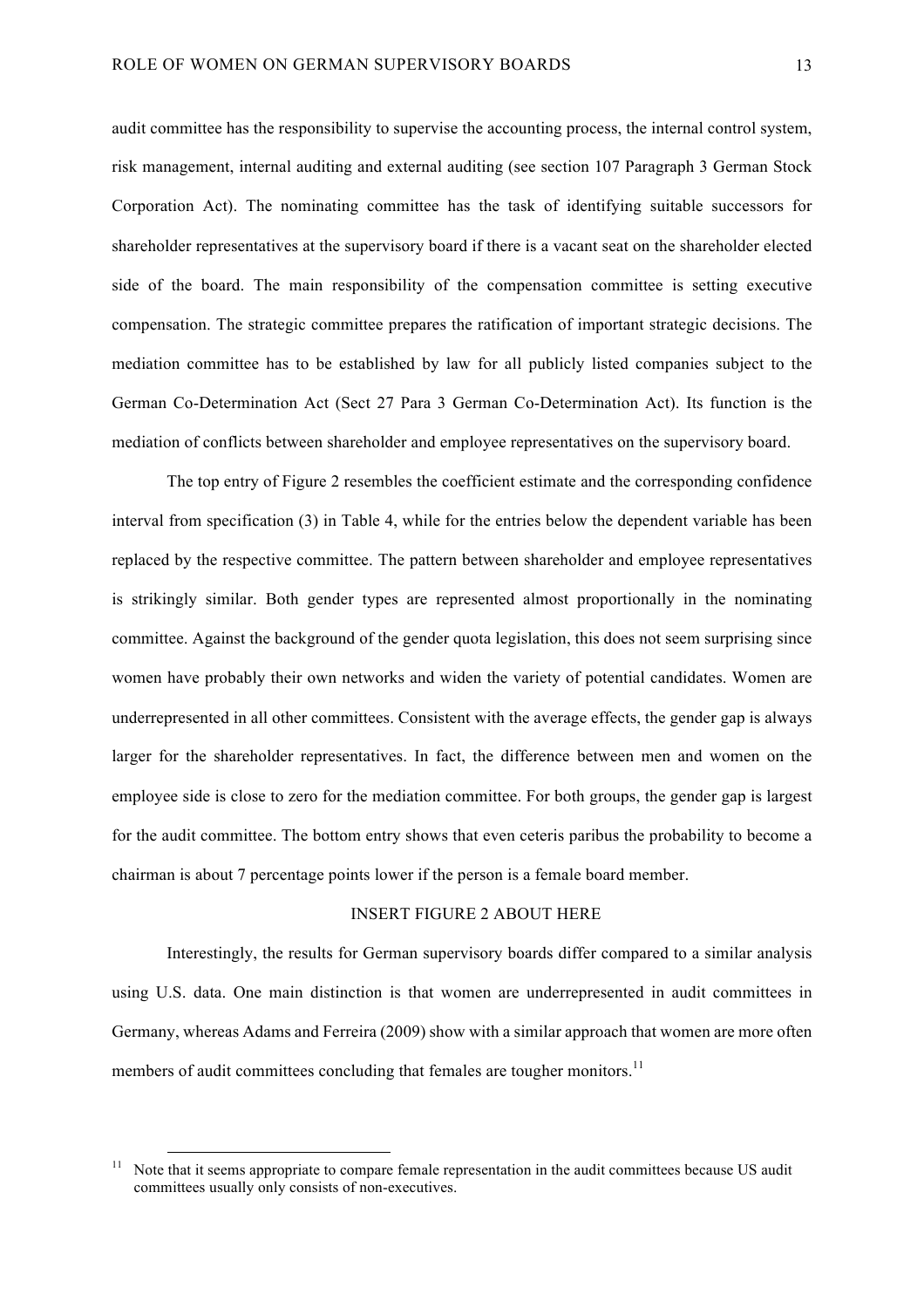Next, we investigate whether female committee representation has changed through time. Figure 3 reports the coefficient estimates and confidences intervals of the female dummy interacted with year dummies. For shareholder representatives, there has been an increase in the gender gap between 2009 (when men were *ceteris paribus* 5 percentage points more likely to become committee members) to 2011 (16 percentage points). Hence, the sharp increase of female shareholder representatives between 2009 and 2011 (when the share almost doubled) was accompanied by a distinct widening of the gender gap in the committee assignment. By 2015, this gap had only fallen to 12.5 percentage points, but increased again in 2016 to 18 percentage points. For employee representatives, in 2009 and 2010 women were not disadvantaged in the selection of committee members. This changed from 2011 onwards. In 2016, the probability to become a committee member was as much as 13 percentage points higher for men. In sum, while the share of women within boards has been increasing since 2009, in 2016 the gap of women (as compared to men) to obtain a committee membership is larger than in 2009.

#### INSERT FIGURE 3 ABOUT HERE

Finally, we analyze whether the gender gap in committee membership differs by age. Figure 4 reports the coefficient estimates and confidences intervals of the female dummy interacted with age categories. For shareholder representatives, women are always less likely to be a committee member. This is also the case for employee representatives below 60, while for those above 60 years of age women are even about 8.7 percentage points more likely to be selected to a committee membership. However, there are only 47 female employee representatives in this age category.

### INSERT FIGURE 4 ABOUT HERE

# **6 Conclusion**

After several years of intensive public discussion in Germany about the low share of females in top positions, the German parliament passed a gender quota in 2015. Publicly quoted and fully codetermined companies have to comply with a supervisory board gender quota of 30 percent for both sexes. Most companies have already started to increase the number of female directors from 2010 onwards, probably in anticipation of the upcoming legislation or due to public pressure. This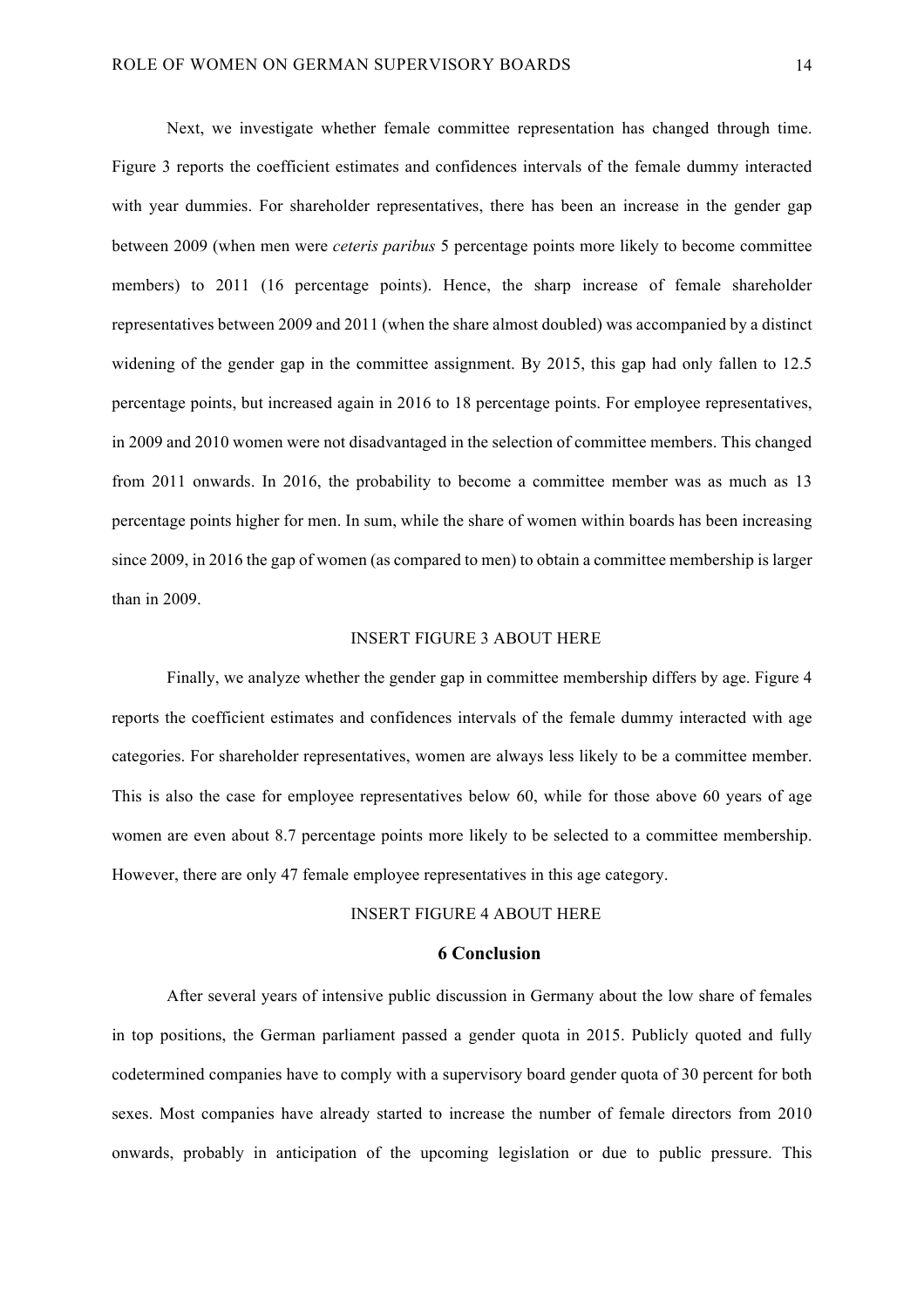observation raised the question whether the increase in female representation was accompanied by a change in average characteristics of female board members and by a change in the role of women on the supervisory boards. We have investigated this issue for the time interval between 2009 (i.e. the year in the period before the increase in the share of female board members started) until 2016 (the first year the law was in force), based on a hand-collected panel data set containing information on the supervisory directors of the 111 German publicly listed companies affected by the law.

We have obtained various relevant findings. First, looking at the characteristics of male and female board members, there is no evidence for the "Golden Skirts" phenomenon, i.e. that the increase in female representation has been achieved by the same women cumulating more memberships. In line with previous research, we find that females are in general younger than their male counterparts, and that this gap has been hardly reduced since 2009.

Second, after controlling for firm heterogeneity, the remuneration of male shareholder (employee) representatives is still 16 (9) percent higher than for females. We interpret this as an overall indication that women are even more underrepresented in important board positions. Indeed, women are less likely to become a chairman and are less often assigned to board committees, except for the nominating committee. Hence, female directors are equally often considered for proposing successors for vacant seats. This result is not surprising since the supervisory boards have to comply from 2016 onwards and women directors are likely to have own networks and are therefore helpful in recruiting further women. For future research, it will be interesting whether boards with strongly connected male directors are still less likely to appoint women (Oehmichen et al. (2010).

Third, between 2009 and 2016 the disadvantage of women (as compared to men) to obtain a committee membership has even become larger. This demonstrates that the rising share of women on supervisory boards did not go hand in hand with a rising female involvement in board work and that the gender quota alone is not sufficient to ensure (full) integration of women into the decision-making process of the boards. It will be interesting to observe whether this will change in the next years when the share of female board members will rise further.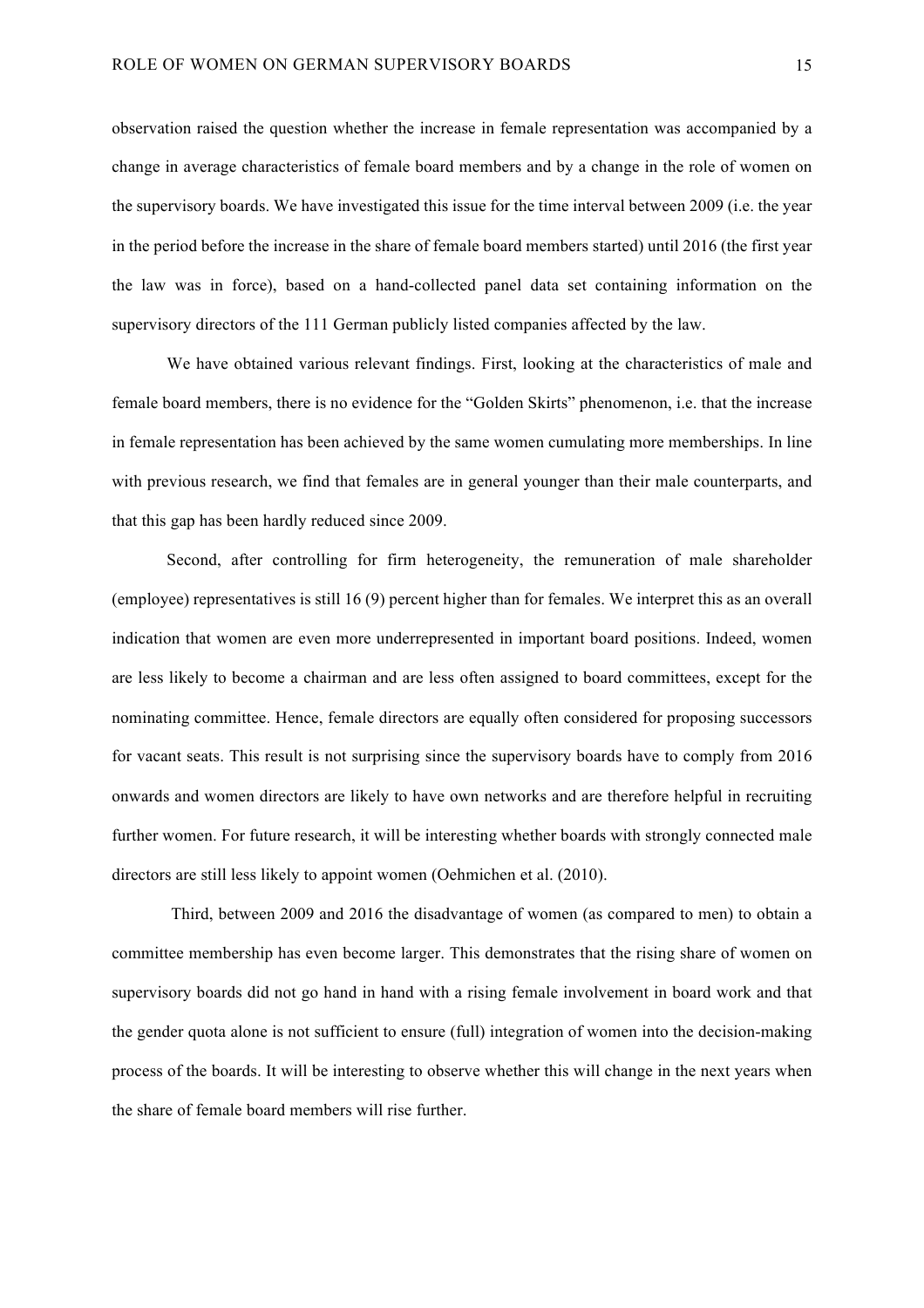The study is a seminal work in analyzing how task assignment is related to gender on German supervisory boards and how it has evolved since 2009. However, this is only a starting point in analyzing German supervisory boards. Further research should go deeper into the details. Little is known about differences in the attitudes of supervisory directors serving on German boards. Moreover, Adams and Funk (2012) show that female directors serving on Swedish boards are significantly less risk-averse. This issue may differ for Germany and should be investigated. Finally, little is known about the marital status and potential children of supervisory directors. This might be interesting for future attempts to establish gender equality on German supervisory boards.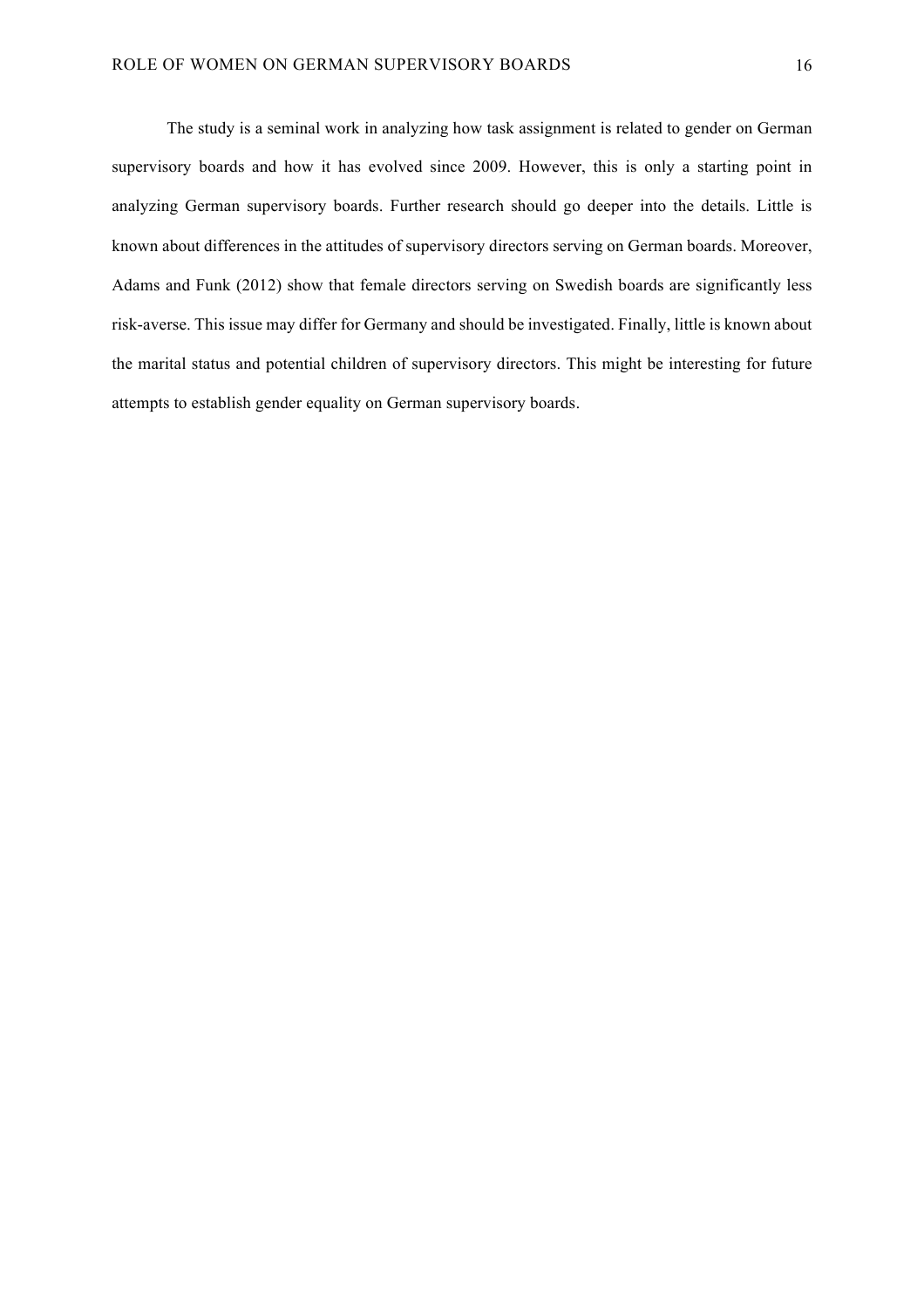#### **References**

- Adams, Renée B., and Daniel Ferreira. 2009. Women in the boardroom and their impact on governance and performance. *Journal of Financial Economics* 94(2): 291–309.
- Adams, Renée B., and Patricia Funk. 2012. Beyond the glass ceiling: Does gender matter? *Management Science* 58(2): 219–35.
- Ahern, Kenneth R., and Amy K. Dittmar. 2012. The changing of the boards: The impact on firm valuation of mandated female board representation. *The Quarterly Journal of Economics* 127(1): 137–97.
- Arnegger, Martin, Christian Hofmann, Kerstin Pull, and Karin Vetter. 2010. Unterschiede in der fachlichen und demografischen Zusammensetzung deutscher Aufsichtsräte. *Die Betriebswirtschaft* 70(3): 239–57.
- Arnegger, Martin, and Christian Hofmann. 2014. Überprüfung des Zusammenhangs von Eigenschaften, Aufgaben und Vergütung von Aufsichtsräten deutscher Unternehmen. *zfbf - Schmalenbachs Zeitschrift für betriebswirtschaftliche Forschung* 66(7): 518–66.
- BMFSFJ. 2016. Bundestag beschließt Gesetz zur Quote. https://www.bmfsfj.de/bmfsfj/aktuelles/allemeldungen/bundestag-beschliesst-gesetz-zur-quote/80536. Accessed 13 September 2017.
- Bozhinov, Viktor. 2017. Shareholder Wealth Effects of Women on Boards Promoting Policies: Evidence from Germany. Available at SSRN: https://ssrn.com/abstract=3006020
- DSW. 2016. Pressekonferenz: DSW Aufsichtsratsstudie 2016. http://www.dswinfo.de/fileadmin/Redaktion/Dokumente/PDF/DSW\_Pressekonferenz\_Aufsichtsratsstudie\_20 16\_-\_Grafiken.pdf. Accessed 13 September 2017.

European Commission. 2016. Gender balance on corporate boards: Europe is cracking the glass ceiling. http://ec.europa.eu/justice/genderequality/files/gender\_balance\_decision\_making/1607\_factsheet\_final\_wob\_data\_en.pdf. Accessed 13 September 2017.

Fedaseyeu, Viktar, James S. Linck, and Hannes F. Wagner. 2017. Board roles, director compensation, and CEO power, https://ssrn.com/abstract=2335584. Accessed 13 September 2017.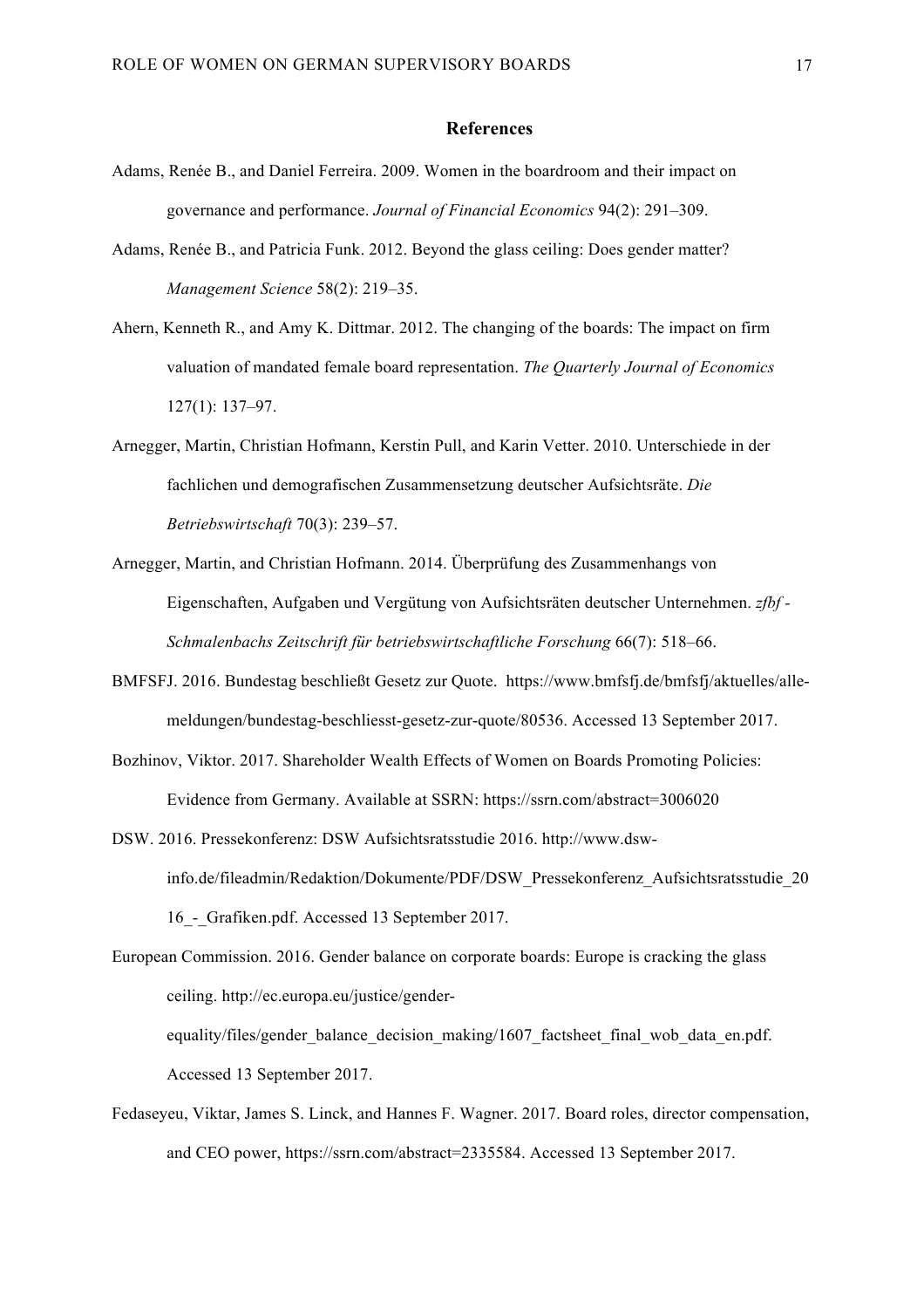- Fehre, Kersten, and Rebecca Spiegelhalder. 2017. Same same, but different: Eine Analyse des Humankapitals weiblicher und männlicher Aufsichtsräte in Deutschland. *zfbf - Schmalenbachs Zeitschrift für betriebswirtschaftliche Forschung*. 69(3): 311–343.
- FidAr e.V. 2017. *Women on Board Index 100*. https://www.fidar.de/wob-indizes-und-studien/wobindex-100/uebersicht.html. Accessed 13 September 2017.
- Field, Laura C., Matthew E. Souther, and Adam s. Yore. 2016. *Does Diversity Pay in the Boardroom?* https://ssrn.com/abstract=2810543. Accessed 13 September 2017.
- Goh, Lisa, and Aditi Gupta. 2016. Remuneration of non-executive directors: Evidence from the UK. *The British Accounting Review*, 48(3), 379–399.
- Hillman, Amy J., Albert A. Cannella Jr., and Ira C. Harris. 2002. Women and racial minorities in the boardroom: How do directors differ? *Journal of Management*, 28(6), 747–763.
- Kim, Daehyun, and Laura T. Starks. 2016. Gender diversity on corporate boards: Do women contribute unique skills? *American Economic Review*, 106(5), 267–271.
- OECD. 2017. Labor force participation rate, https://data.oecd.org/emp/labour-force-participationrate.htm. Accessed 13 September 2017.
- Oehmichen, Jana, Marc Steffen, and Michael Rapp. 2010. Der Einfluss der Aufsichtsratszusammensetzung auf die Präsenz von Frauen in Aufsichtsräten. *zfbf Schmalenbachs Zeitschrift für betriebswirtschaftliche Forschung* 32(5), 503–532.
- Seierstad, C., & Opsahl, T. (2011). For the few not the many? The effects of affirmative action on presence, prominence, and social capital of women directors in Norway. *Scandinavian Journal of Management*, 27(1), 44–54.
- Singh, Val, Siri Terjesen, and Susan Vinnicombe. 2008. Newly appointed directors in the boardroom: How do women and men differ? *European Management Journal* 26(1): 48–58.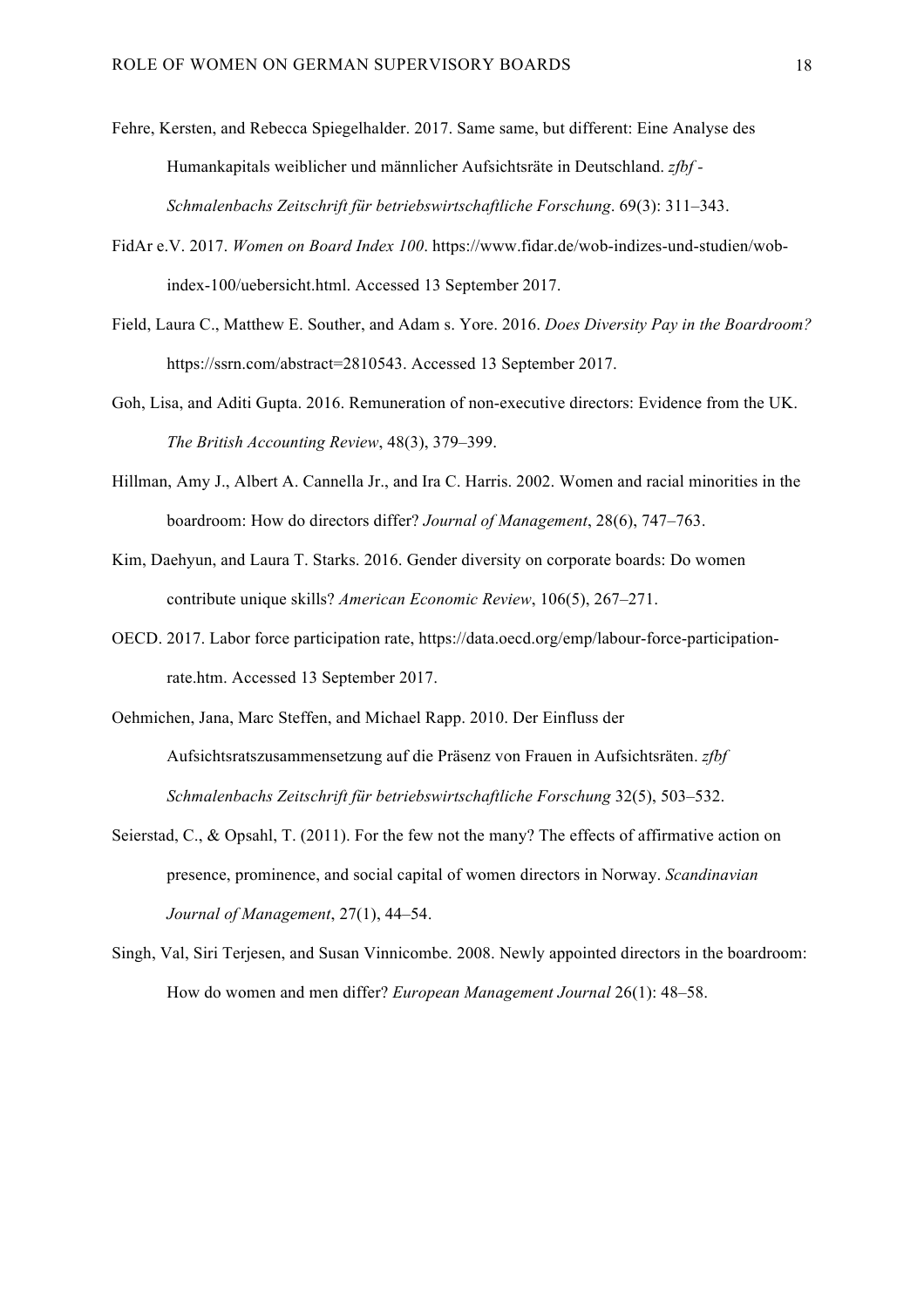|                            |        | Shareholder represent. |       |       | Employee represent. |       |       |       |       |
|----------------------------|--------|------------------------|-------|-------|---------------------|-------|-------|-------|-------|
|                            |        | 2009                   | 2012  | 2015  | 2016                | 2009  | 2012  | 2015  | 2016  |
|                            | Total  | 1.48                   | 1.44  | 1.36  | 1.33                | 1.10  | 1.11  | 1.12  | 1.14  |
| Number of current mandates | Male   | 1.48                   | 1.46  | 1.38  | 1.38                | 1.11  | 1.14  | 1.14  | 1.15  |
|                            | Female | 1.47                   | 1.28  | 1.26  | 1.21                | 1.05  | 1.03  | 1.08  | 1.12  |
|                            | Total  | 0.14                   | 0.13  | 0.14  | 0.13                | 0.00  | 0.00  | 0.00  | 0.00  |
| Chairman (dummy)           | Male   | 0.14                   | 0.15  | 0.16  | 0.18                | 0.00  | 0.00  | 0.00  | 0.00  |
|                            | Female | 0.07                   | 0.04  | 0.02  | 0.02                | 0.00  | 0.00  | 0.00  | 0.00  |
| Committee member (dummy)   | Total  | 0.68                   | 0.70  | 0.72  | 0.70                | 0.59  | 0.62  | 0.63  | 0.64  |
|                            | Male   | 0.69                   | 0.73  | 0.75  | 0.77                | 0.59  | 0.64  | 0.65  | 0.68  |
|                            | Female | 0.63                   | 0.56  | 0.58  | 0.52                | 0.60  | 0.54  | 0.55  | 0.51  |
| Age in years               | Total  | 59.88                  | 59.97 | 59.78 | 59.72               | 51.80 | 53.13 | 53.67 | 53.77 |
|                            | Male   | 60.32                  | 61.01 | 61.42 | 61.69               | 52.18 | 53.58 | 54.19 | 54.43 |
|                            | Female | 52.62                  | 52.64 | 53.56 | 53.97               | 49.62 | 51.20 | 52.05 | 51.99 |
| Tenure in years            | Total  | 9.58                   | 8.78  | 6.51  | 5.63                | 9.44  | 8.53  | 6.67  | 5.84  |
|                            | Male   | 9.58                   | 9.11  | 7.06  | 6.46                | 9.53  | 8.79  | 7.01  | 6.35  |
|                            | Female | 9.58                   | 6.52  | 4.42  | 3.37                | 9.02  | 7.54  | 5.67  | 4.57  |
| Doctoral degree (dummy)    | Total  | 0.52                   | 0.48  | 0.43  | 0.42                | 0.04  | 0.05  | 0.06  | 0.06  |
|                            | Male   | 0.53                   | 0.51  | 0.47  | 0.46                | 0.05  | 0.05  | 0.06  | 0.06  |
|                            | Female | 0.40                   | 0.34  | 0.30  | 0.30                | 0.02  | 0.05  | 0.06  | 0.06  |
|                            | Total  | 740                    | 765   | 802   | 836                 | 721   | 744   | 807   | 811   |
| Observations               | Male   | 697                    | 667   | 637   | 613                 | 601   | 592   | 601   | 582   |
|                            | Female | 43                     | 98    | 165   | 223                 | 120   | 152   | 206   | 229   |

Table 1: Board member characteristics: means by representation, year and gender

*Number of current mandates* denotes the number of (simultaneous) seats on supervisory boards within sampled firms. *Committee member* denotes whether person is a member of at least one board committe. Smaller number of observations for *Age in years* due to missing values. Number of firms in the years 2009 / 2012 / 2015 / 2016: 101 / 105 / 109 / 110.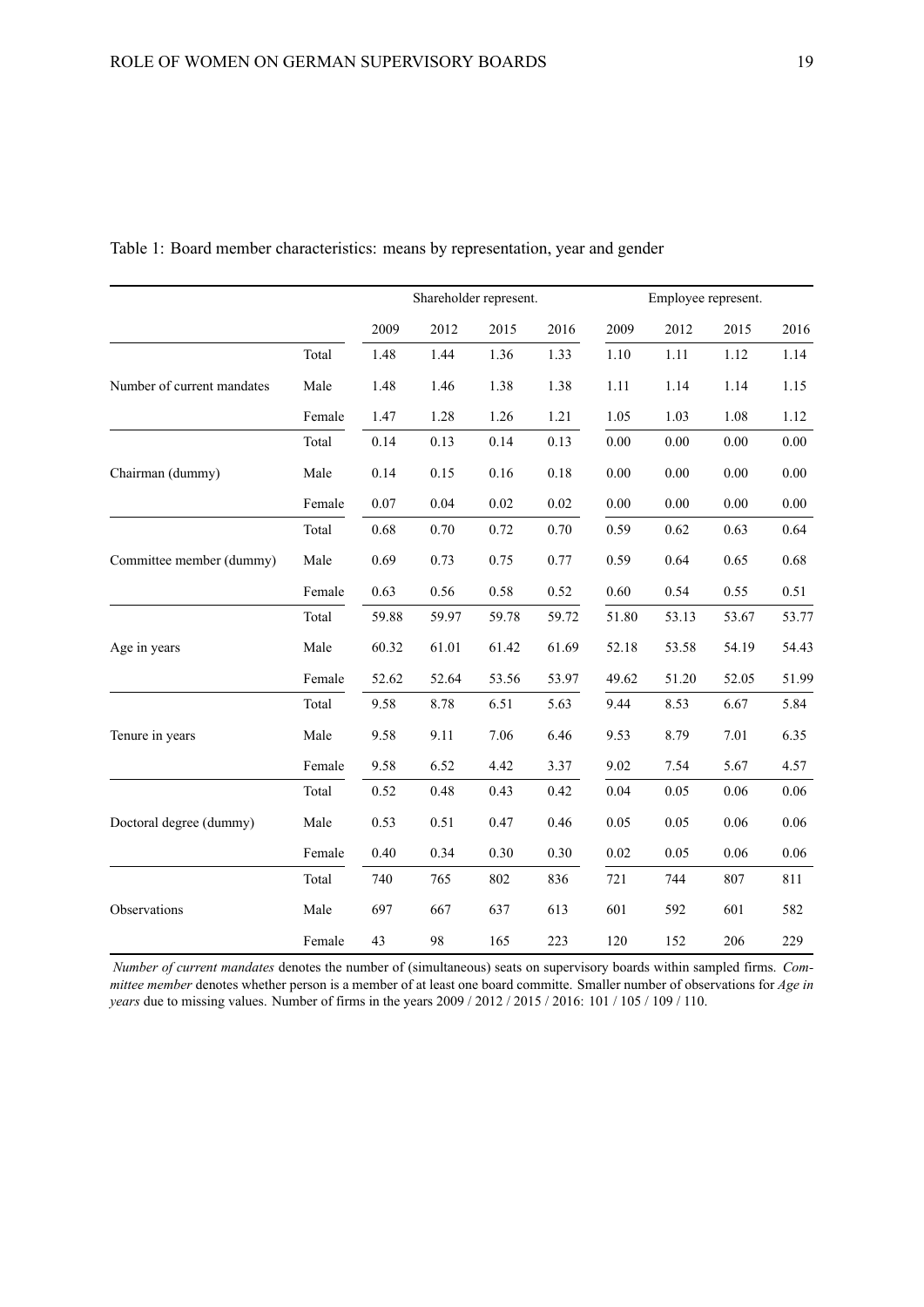(1)  $(2)$   $(3)$   $(4)$   $(5)$ Female (dummy)  $-0.304***$   $-0.180***$   $-0.148***$   $-0.148***$   $-0.113***$  $(0.075)$   $(0.045)$   $(0.027)$   $(0.027)$ Board size  $-0.050**$   $-0.020**$   $-0.013$   $-0.043***$  $(0.007)$   $(0.008)$   $(0.009)$   $(0.010)$ Chairman (dummy) 0.759\*\*\* 0.732\*\*\* 0.556\*\*\* 0.556 0.556 0.556 0.556 0.556 0.556 0.556 0.556 0.556 0.556 0.556 0.556 0.556 0.556 0.556 0.556 0.556 0.556 0.556 0.556 0.556 0.556 0.556 0.556 0.556 0.556 0.556 0.556 0.556 0.55  $(0.051)$   $(0.028)$   $(0.031)$ Committee member (dummy)  $0.392***$   $0.436***$   $0.436***$   $(0.033)$   $(0.023)$  $(0.035)$ Log. total assets 6.269\*\*\* **0.269\*\*\*** 0.249\*\*\* **0.269\*\*\*** 0.269\*\*\* **0.269\*\*\*** 0.269\*\*\*  $(0.015)$   $(0.048)$   $(0.047)$   $(0.058)$ ROA 0.022\*\*\* 0.008\*\*\* 0.008\*\*\* 0.007\*\*\*  $(0.003)$   $(0.002)$   $(0.002)$   $(0.002)$ Presidential committee (dummy) 0.097\*\*\* (0.032) Audit committee (dummy) 0.325\*\*\* 0.325 0.325 0.325 0.325 1.1 \ 0.325 0.325 1.1 \ 0.325 1.1 \ 0.325 1.1 \ 0.325 1.1 \ 0.325 1.1 \ 0.325 1.1 \ 0.325 1.1 \ 0.325 1.1 \ 0.325 1.1 \ 0.325 1.1 \ 0.325 1.1 \ 0.325 1.1 \ 0.325 1.1 (0.017) Nominating committee (dummy) 0.121\*\*\* (0.023) Compensation committee (dummy) 0.121\*\*\* (0.026) Strategy committee (dummy) 0.110<sup>\*\*\*</sup> 0.110<sup>\*\*\*</sup> (0.030) Mediation committee (dummy) 0.081\*\*\* (0.025) Female  $*$  2009 (dummy)  $-0.178$ (0.120) Female \* 2010 (dummy) -0.246\*\*\* (0.090) Female  $* 2011$  (dummy)  $-0.342***$ (0.068) Female  $* 2012$  (dummy)  $-0.458***$ (0.087) Female  $*$  2013 (dummy)  $-0.276***$ (0.072) Female \* 2014 (dummy) -0.388\*\*\* (0.078) Female \* 2015 (dummy) -0.298\*\*\*  $(0.065)$ Female  $*$  2016 (dummy)  $-0.324***$ (0.050) Observations 4492 4297 4297 4297 4297 Adjusted  $R^2$  0.147 0.618 0.787 0.793 0.678 Year Dummies Yes Yes Yes Yes Yes Fixed Effects **Sector** Sector Sector **Firm** Firm Firm Firm

Table 2: Determinants of remuneration for shareholder representatives (dependent variable: log of annual remuneration; OLS)

\*\*\*  $p < 0.01$ ; \*\*  $p < 0.05$ ; \*  $p < 0.10$ . Std. err. in parenthesis clustered at firm-director level.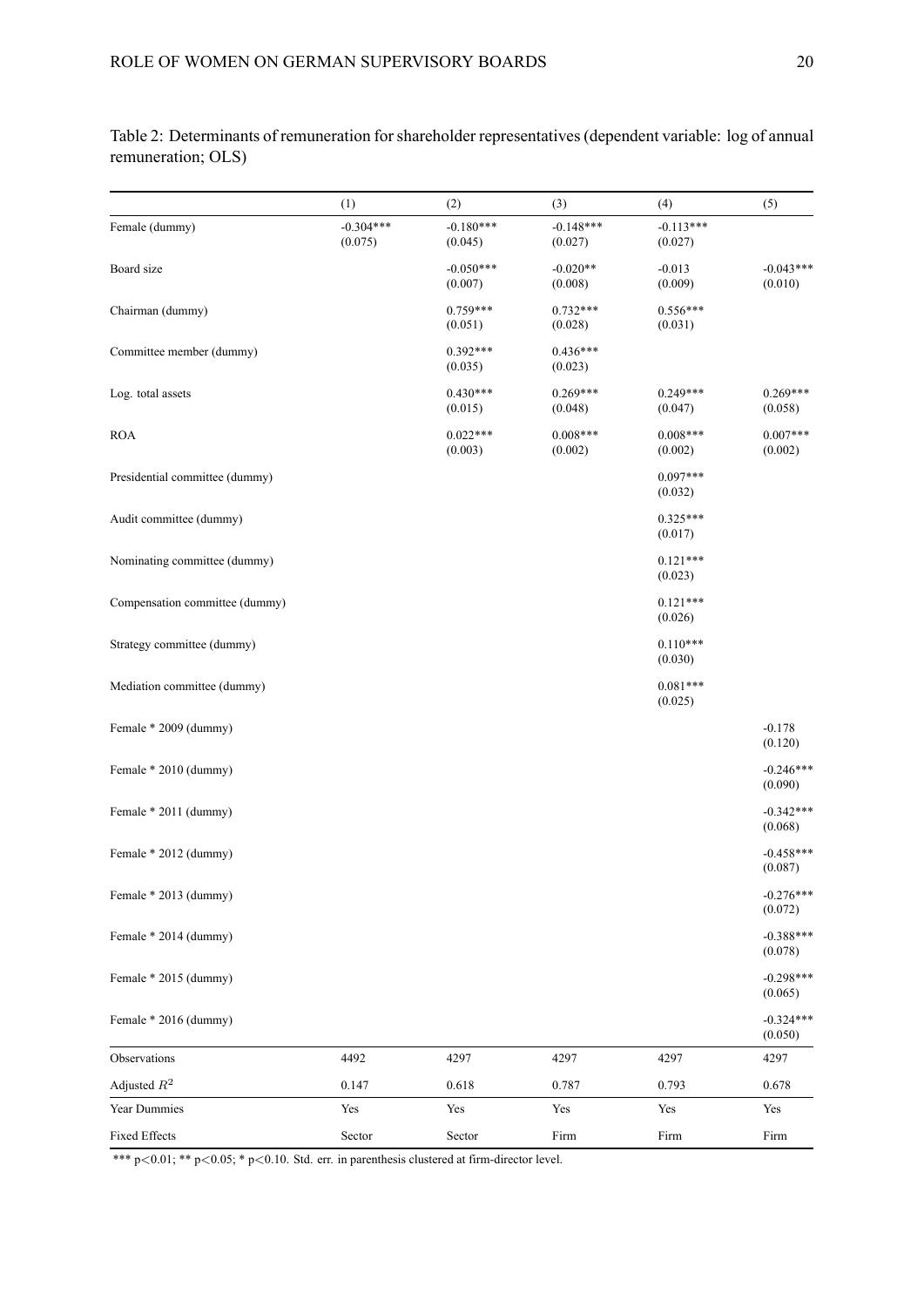(1)  $(2)$   $(3)$   $(4)$   $(5)$ Female (dummy)  $-0.134**$   $-0.067*$   $-0.086**$   $-0.053**$  $(0.065)$   $(0.039)$   $(0.023)$   $(0.021)$ Board size -0.056\*\*\* 0.003 0.010 -0.003  $(0.006)$   $(0.011)$   $(0.011)$   $(0.012)$ External representative (dummy)  $0.039$   $0.041**$  0.030\*  $(0.035)$   $(0.019)$   $(0.016)$ Committee member (dummy)  $0.389***$   $0.426***$   $0.426***$   $(0.019)$  $(0.031)$ Log. total assets 0.082\* 0.080\* 0.080\* 0.082\* 0.082\*  $(0.013)$   $(0.045)$   $(0.044)$   $(0.050)$ ROA 0.023\*\*\* 0.014\*\*\* 0.014\*\*\* 0.013\*\*\*  $(0.002)$   $(0.002)$   $(0.002)$   $(0.002)$ Presidential committee (dummy) 0.139\*\*\* (0.026) Audit committee (dummy) 0.276\*\*\* (0.015) Nominating committee (dummy)  $-0.018$ (0.068) Compensation committee (dummy) 0.207\*\*\* (0.021) Strategy committee (dummy) 0.111\*\*\* (0.031) Mediation committee (dummy) 0.162\*\*\* (0.022) Female  $*$  2009 (dummy)  $-0.125$ (0.077) Female \* 2010 (dummy) -0.176\*\* (0.082) Female  $* 2011$  (dummy)  $-0.155***$ (0.053) Female  $* 2012$  (dummy)  $-0.173***$ (0.049) Female  $*$  2013 (dummy)  $-0.098**$  $(0.045)$ Female \* 2014 (dummy)  $-0.063$ (0.041) Female  $*$  2015 (dummy)  $-0.038$  $(0.054)$ Female  $*$  2016 (dummy)  $-0.164***$ (0.052) Observations 4532 4288 4288 4288 4288 Adjusted  $R^2$  0.136 0.603 0.782 0.795 0.742 Year Dummies Yes Yes Yes Yes Yes Fixed Effects **Sector** Sector Sector **Firm** Firm Firm Firm

Table 3: Determinants of remuneration for employee representatives (dependent variable: log of annual remuneration; OLS)

\*\*\*  $p < 0.01$ ; \*\*  $p < 0.05$ ; \*  $p < 0.10$ . Std. err. in parenthesis clustered at firm-director level.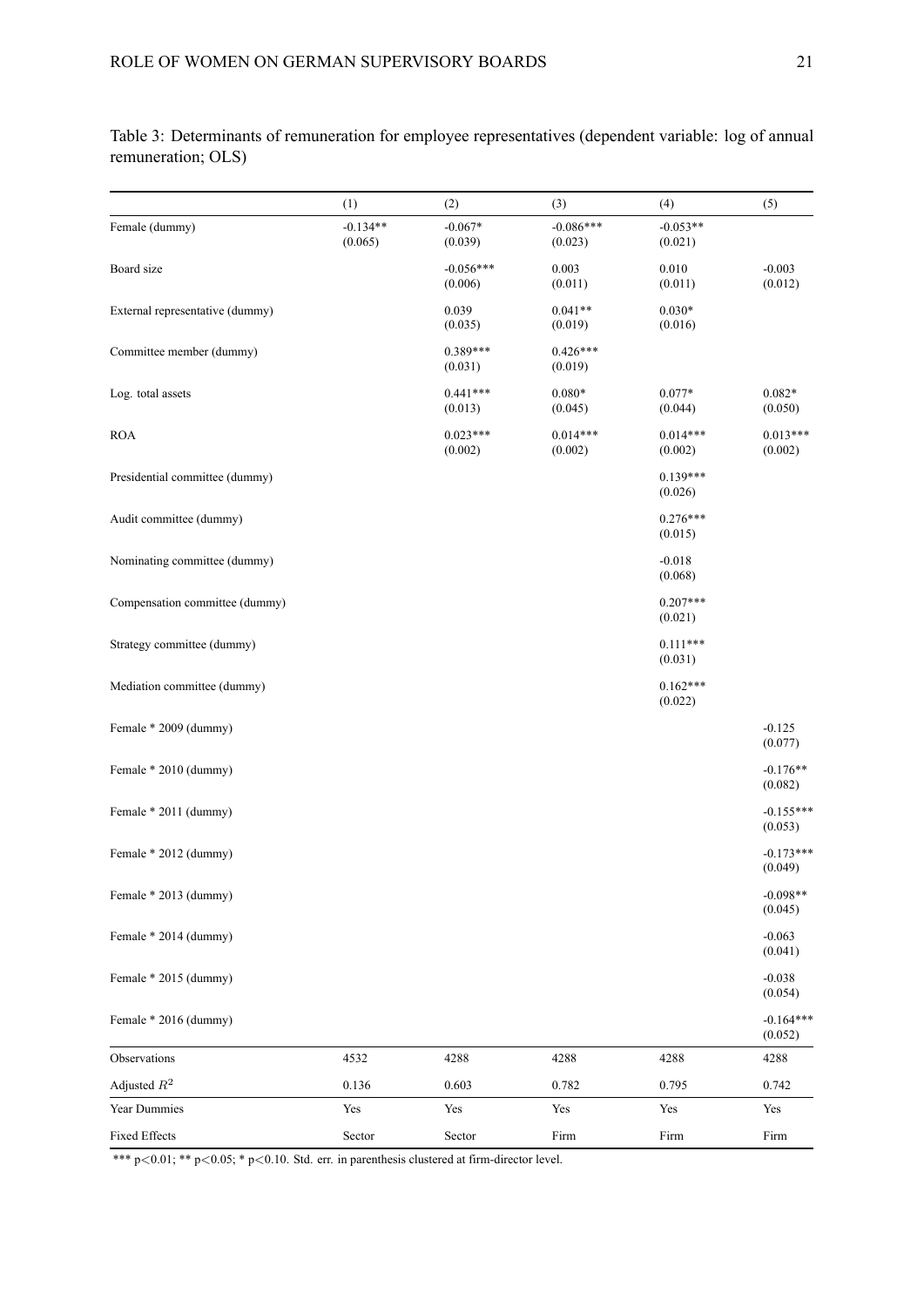|                                 | Shareholder Specifications |                        |                        | <b>Employee Specifications</b> |                       |                       |
|---------------------------------|----------------------------|------------------------|------------------------|--------------------------------|-----------------------|-----------------------|
|                                 | (1)                        | (2)                    | (3)                    | (1)                            | (2)                   | (3)                   |
| Female (dummy)                  | $-0.121***$<br>(0.037)     | $-0.149***$<br>(0.039) | $-0.131***$<br>(0.033) | $-0.072**$<br>(0.035)          | $-0.081*$<br>(0.044)  | $-0.066*$<br>(0.038)  |
| Board size                      | $-0.019***$<br>(0.004)     | $-0.019***$<br>(0.004) | $-0.020***$<br>(0.007) | $-0.004$<br>(0.005)            | $-0.009$<br>(0.006)   | $-0.022*$<br>(0.012)  |
| Chairman (dummy)                | $0.250***$<br>(0.020)      | $0.253***$<br>(0.021)  | $0.237***$<br>(0.025)  |                                |                       |                       |
| External representative (Dummy) |                            |                        |                        | $-0.091***$<br>(0.033)         | $-0.057$<br>(0.039)   | $-0.078**$<br>(0.035) |
| Tenure in years                 | $0.012***$<br>(0.003)      | $0.013***$<br>(0.003)  | $0.015***$<br>(0.003)  | $0.019***$<br>(0.003)          | $0.022***$<br>(0.003) | $0.029***$<br>(0.003) |
| Doctoral degree (dummy)         | $-0.009$<br>(0.025)        | $-0.006$<br>(0.026)    | $-0.009$<br>(0.025)    | $-0.001$<br>(0.063)            | 0.020<br>(0.073)      | 0.058<br>(0.060)      |
| Number of current mandates      | $0.054***$<br>(0.014)      | $0.058***$<br>(0.015)  | $0.068***$<br>(0.014)  | $0.108***$<br>(0.031)          | $0.091***$<br>(0.033) | $0.130***$<br>(0.030) |
| Log. total assets               | $-0.014$<br>(0.009)        | $-0.014$<br>(0.009)    | $-0.034$<br>(0.032)    | $-0.024**$<br>(0.010)          | $-0.015$<br>(0.013)   | 0.031<br>(0.042)      |
| <b>ROA</b>                      | $-0.002$<br>(0.001)        | $-0.001$<br>(0.001)    | $-0.002*$<br>(0.001)   | 0.001<br>(0.002)               | 0.001<br>(0.003)      | $-0.001$<br>(0.002)   |
| $Age < 40$ (dummy)              |                            | $-0.071$<br>(0.073)    | $-0.072$<br>(0.069)    |                                | 0.045<br>(0.062)      | 0.008<br>(0.062)      |
| $40 <$ Age $< 50$ (dummy)       |                            | 0.045<br>(0.033)       | 0.038<br>(0.030)       |                                | 0.047<br>(0.031)      | 0.046<br>(0.029)      |
| $Age > 60$ (dummy)              |                            | $-0.046*$<br>(0.027)   | $-0.020$<br>(0.025)    |                                | 0.020<br>(0.041)      | $-0.019$<br>(0.039)   |
| Observations                    | 5222                       | 4998                   | 4998                   | 5128                           | 3539                  | 3539                  |
| Adjusted $R^2$                  | 0.149                      | 0.155                  | 0.285                  | 0.076                          | 0.095                 | 0.278                 |
| Year Dummies                    | Yes                        | Yes                    | Yes                    | Yes                            | Yes                   | Yes                   |
| <b>Fixed Effects</b>            | Sector                     | Sector                 | Firm                   | Sector                         | Sector                | Firm                  |

Table 4: Determinants of committee membership (dependent variable: dummy equals 1 if supervisory director is committee member)

\*\*\* p<0.01; \*\* p<0.05; \* p<0.10. Std. err. in parenthesis clustered at firm-director level. *Number of current mandates* denotes the number of (simultaneous) seats on supervisory boards within sampled firms. Reference category of age bands in specification (2) and (3) is  $50 <$  age  $\leq 60$ .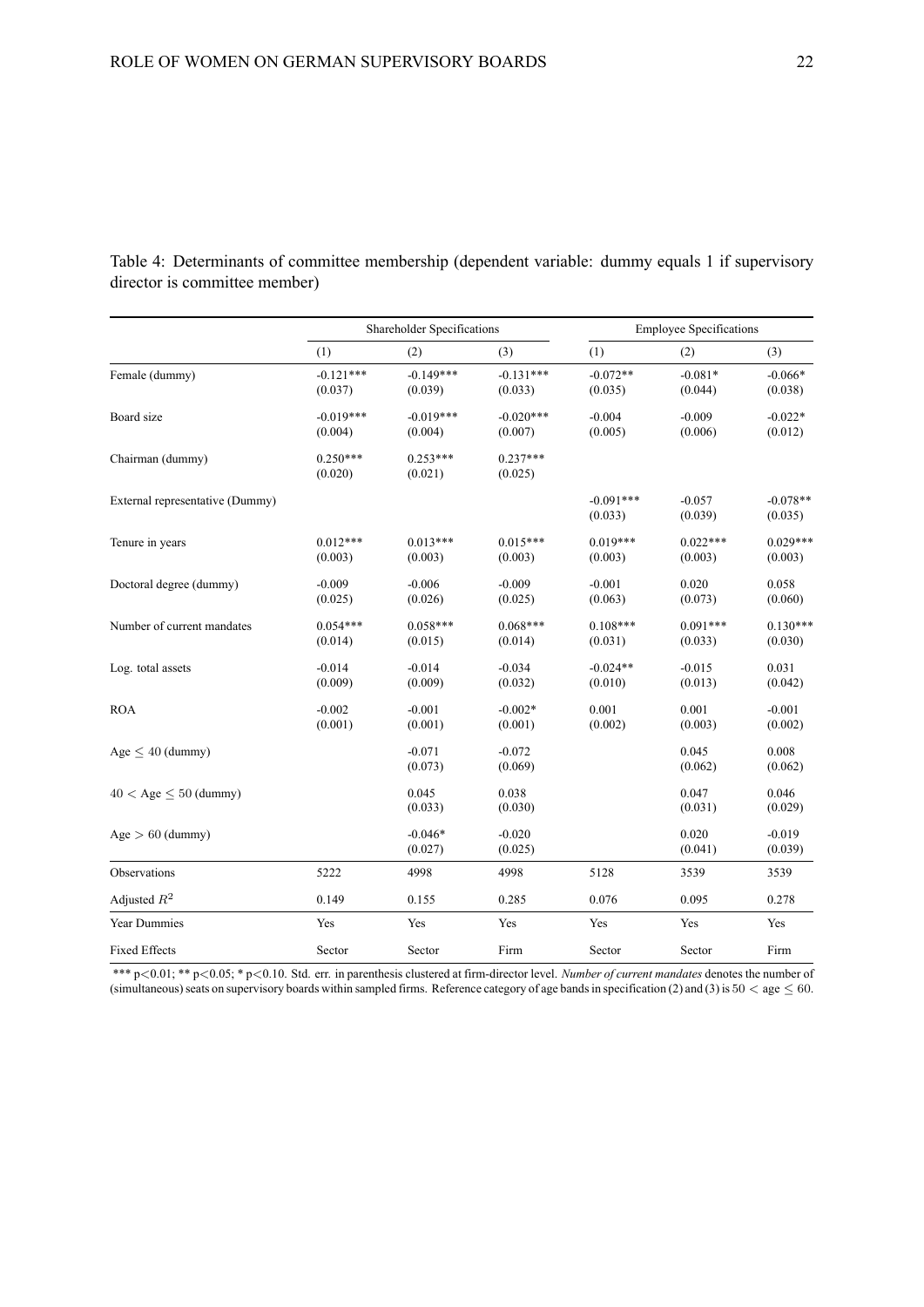

Figure 1: Female share on supervisory boards over time; firm-level; 111 firms affected by the law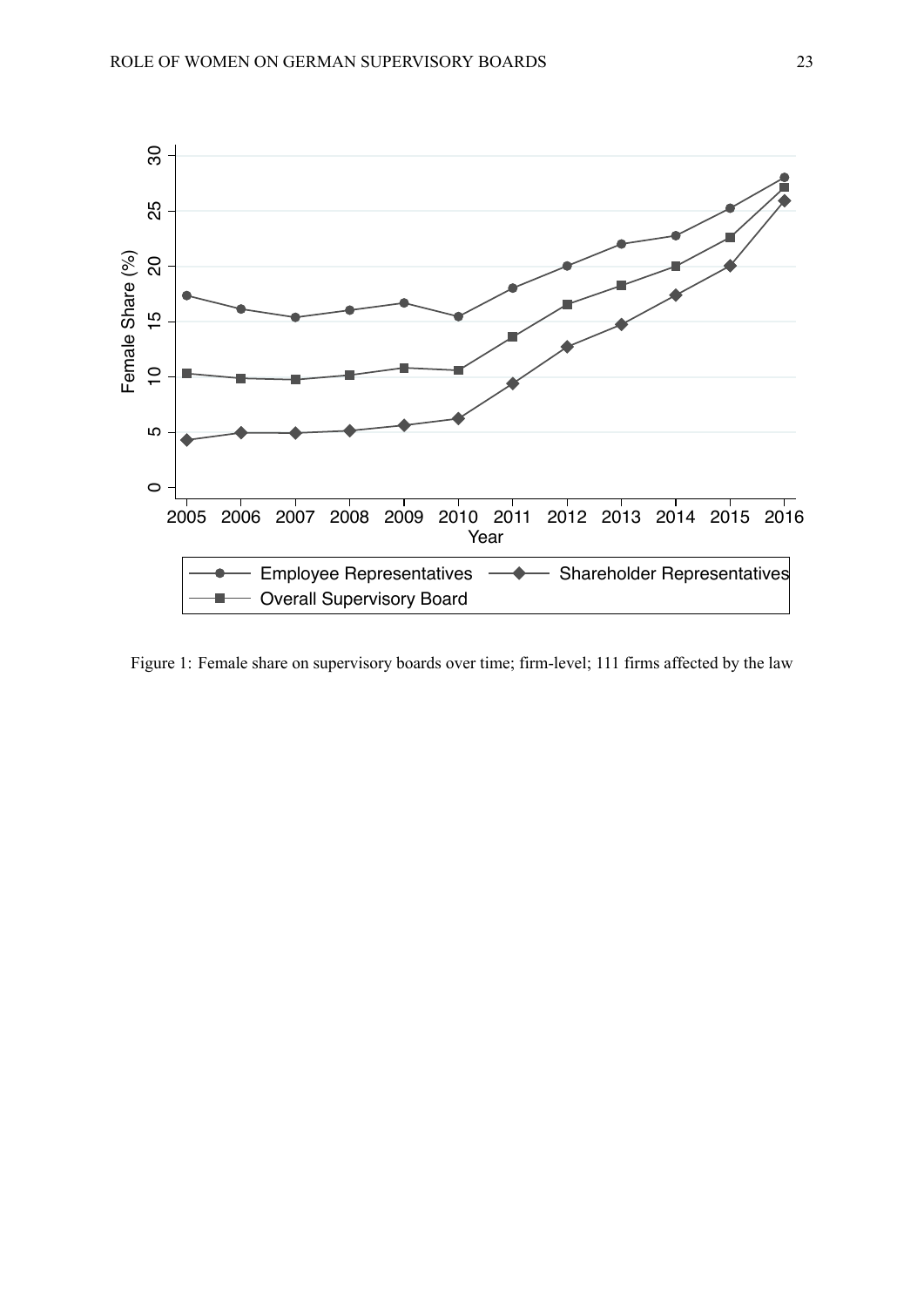

Figure 2: The effect of being female, separately for each committee, on the probabability of committee membership resp. on the probability of chairmanship. Coefficient estimates and 95% confidence intervals obtained from linear probability regressions, with the same covariates as in specification (3) of Table 4. Each dot is obtained from a separate regression.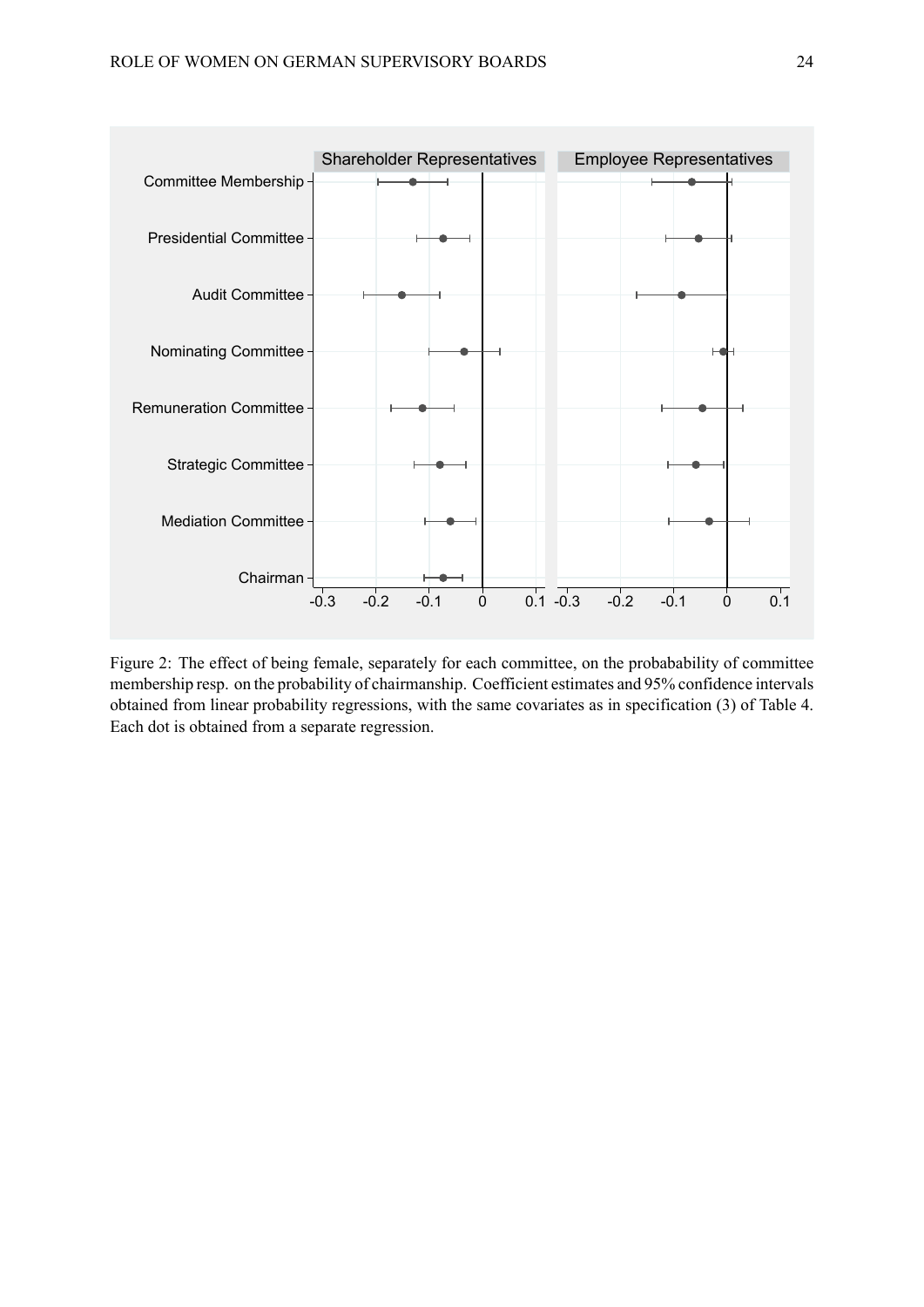

Figure 3: The effect of being female, separately for each year, on the probabability of being a member of at least one committee. Coefficient estimates and 95% confidence intervals from linear probability regressions, with the same covariates as in specification (2) of Table 4. One regression for shareholder representatives (4,998 observations) and one regression for employee representatives (3,539 observations).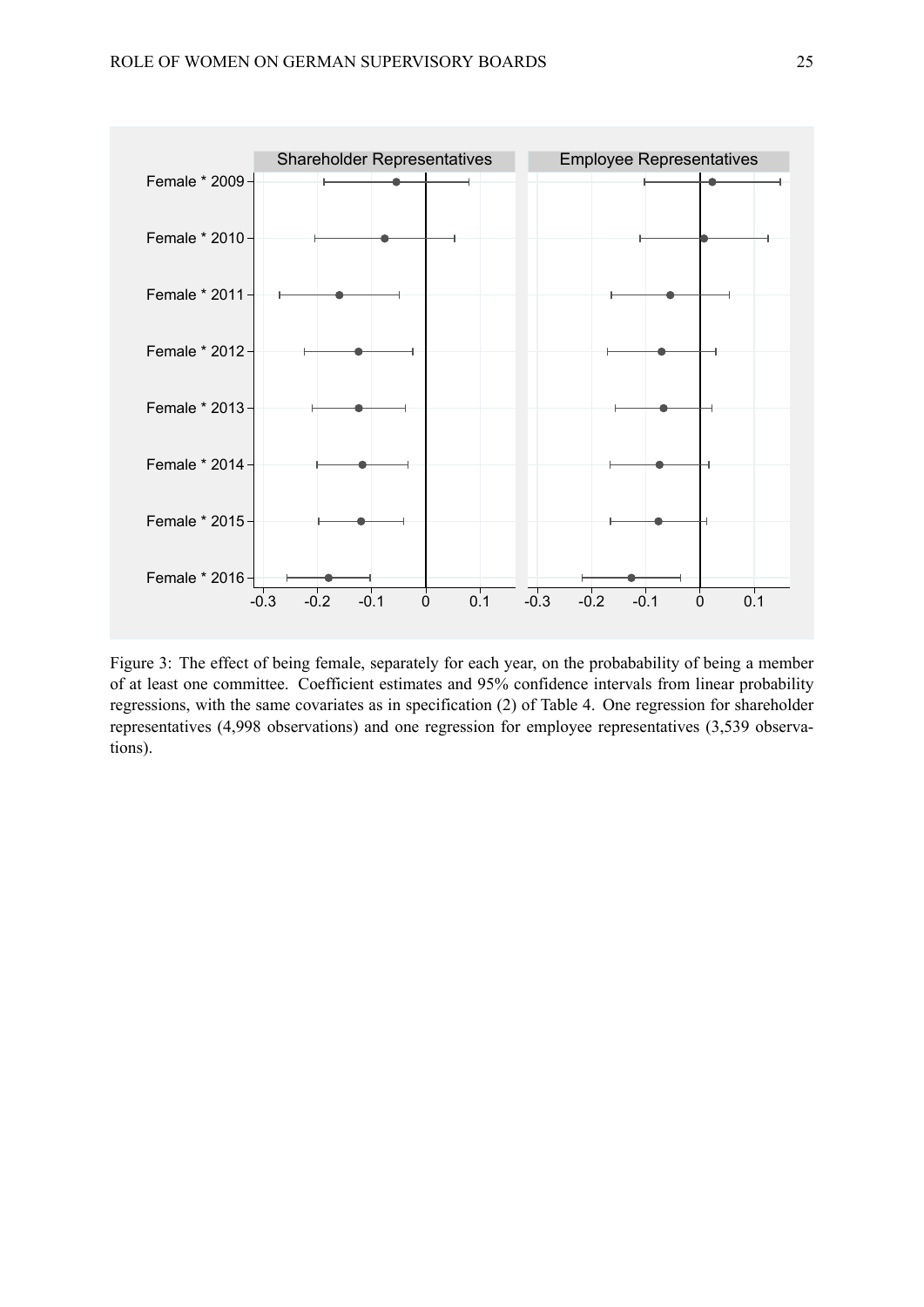

Figure 4: The effect of being female, separately for different age categories, on the probabability of being a member of at least one committee. Coefficient estimates and 95% confidence intervals from linear probability regressions, with the same covariates as in specification (3) of Table 4. One regression for shareholder representatives (4,998 observations) and one regression for employee representatives (3,539 observations).